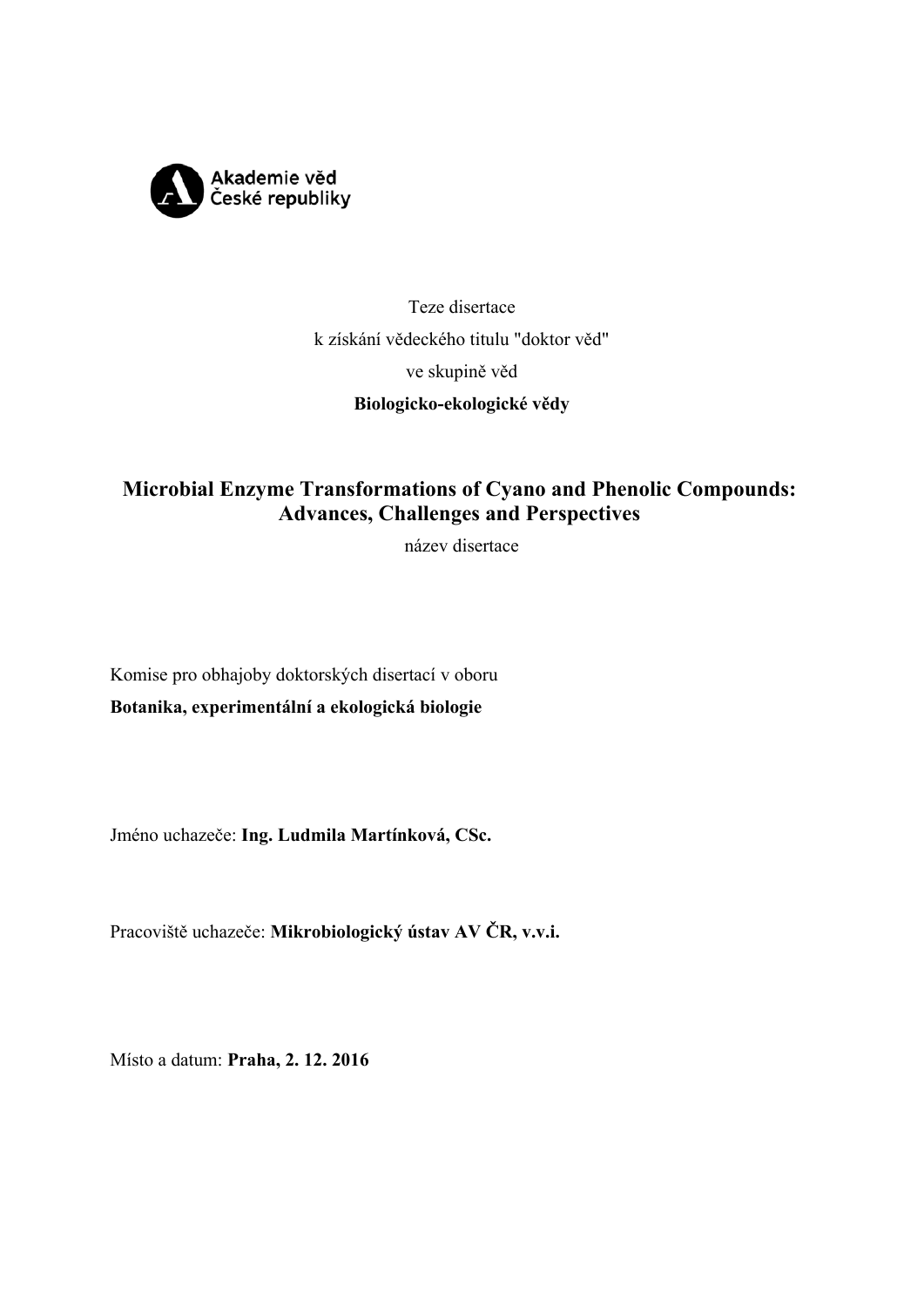#### **Acknowledgements**

I would like to express my sincere thanks to all those who participated in the studies underlying this thesis: the members of the Laboratory of Biotransformation, co-operating laboratories at the Institute of Microbiology and at other institutions home and abroad: research fellows, students and technicians. They are mentioned in the dissertation thesis as authors or in the acknowledgements. I would like to thank them for supporting our joint studies with their keen interest, original ideas and extraordinary diligence, for overcoming the difficulties and, importantly, for their friendliness. There are too many of them to mention here.

Nevertheless, I would like to mention at least one of them, the head of the Laboratory of Biotransformation, Professor Vladimír Křen, as this work would never have been completed without the immense efforts he has put into the foundation of the laboratory *ca.* 20 years ago and into its development over the whole period since then. I would like to thank him for his sustained interest in this research topic, for his all-round support, for his fruitful advice and his useful critisism, and for giving me the opportunity of a longstanding research career in his lab.

I would like to thank my late parents and all of my family for supporting me, in all possible ways, during all my studies and my career, and to all my friends, especially Milena and Věra, for their deep understanding and all kinds of support.

I would like to gratefully acknowledge the financial support of this study via grants from the CAS, Czech Science Foundation, Ministry of Education, Youth and Sports, COST *etc.* The relevant projects are mentioned in the dissertation thesis.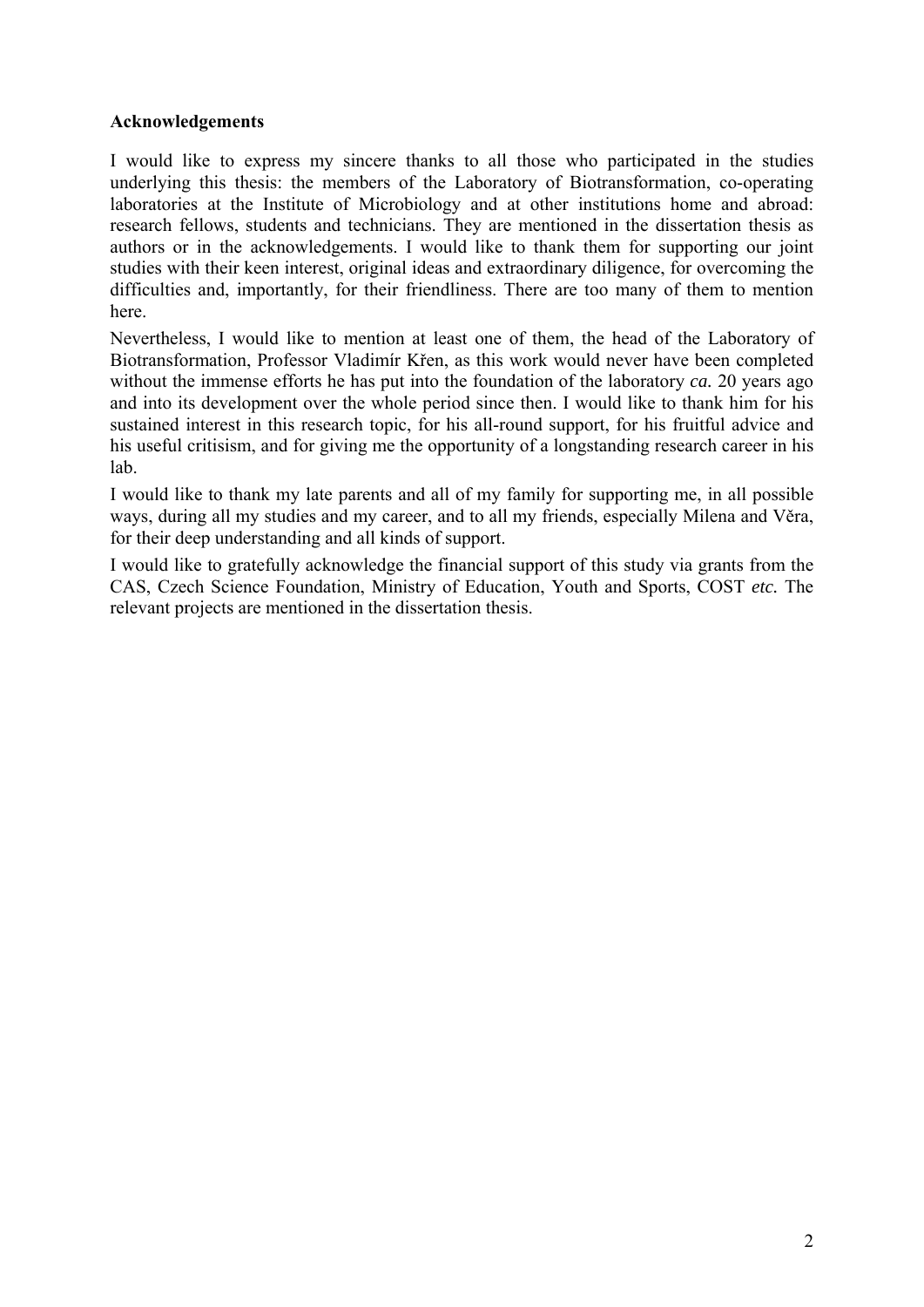## **Abbreviations**

| <b>ABTS</b>  | 2,2'-Azino-bis(3-ethylbenzthiazoline-6-sulfonic acid) |
|--------------|-------------------------------------------------------|
| AMase        | Amidase                                               |
| <b>DBAM</b>  | 2,6-Dichlorobenzamide                                 |
| L-DOPA       | L-3,4-Dihydroxyphenylalanine                          |
| <b>CHT</b>   | Cyanide hydratase                                     |
| <b>CLEAs</b> | Cross-linked enzyme aggregates                        |
| CynD         | Cyanide dihydratase                                   |
| <b>IPTG</b>  | $Isopropyl-\beta-D-thiogalactopy ranoside$            |
| na           | Not assayed                                           |
| nd           | Not detected                                          |
| <b>NHase</b> | Nitrile hydratase                                     |
| <b>NLase</b> | Nitrilase                                             |
| LAC          | Laccase                                               |
| <b>PPO</b>   | Polyphenol oxidase                                    |
| Ref          | Reference                                             |
| <b>TBBPA</b> | Tetrabromobisphenol A                                 |
| <b>TBC</b>   | <i>tert</i> -Butylcatechol                            |
| <b>TYR</b>   | Tyrosinase                                            |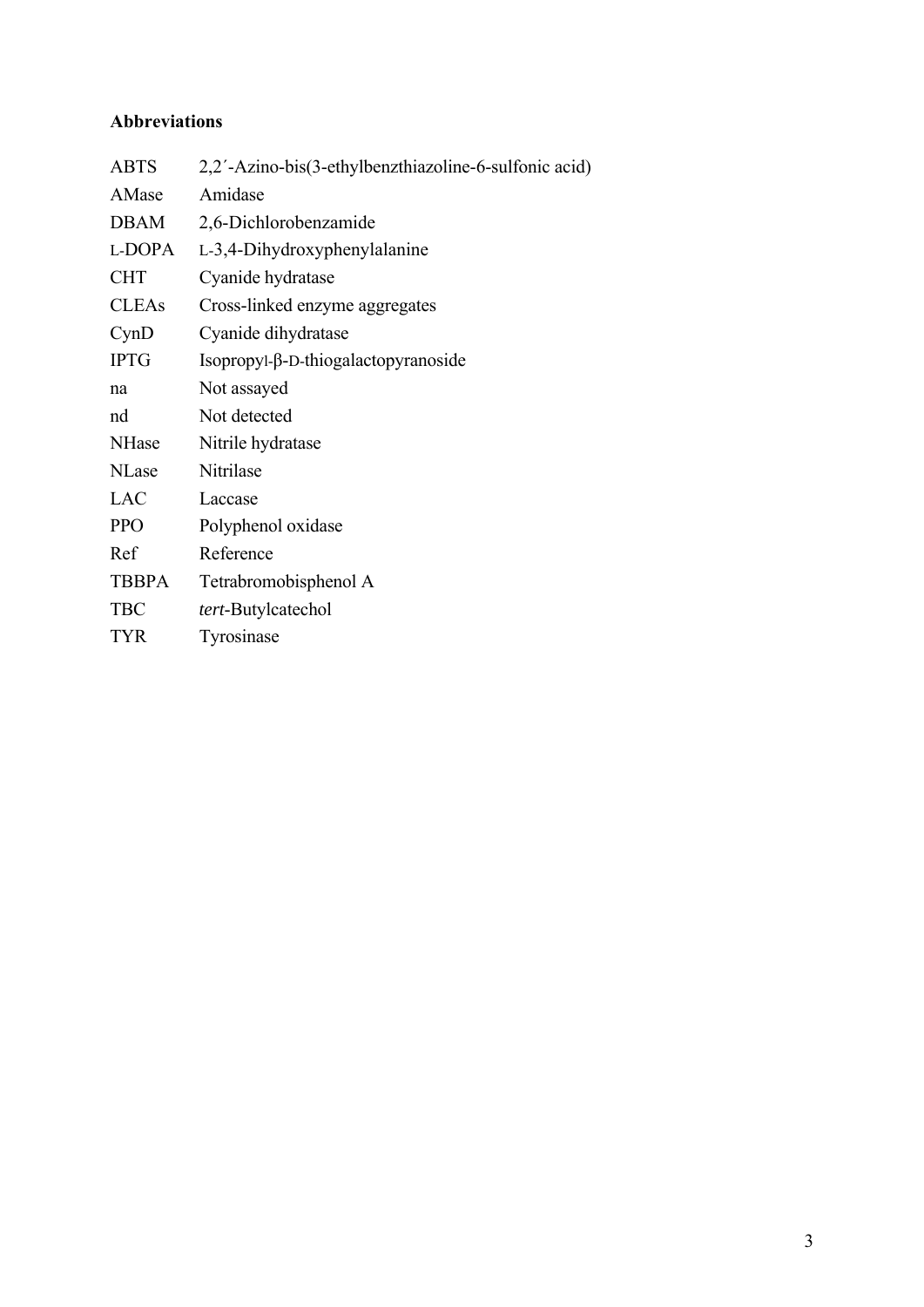## *Summary*

Nitrile- and phenol-transforming enzymes are examples of biocatalysts with a wide spectrum of applications in bioremediation and organic synthesis. The aim of this study was to promote their use in biotechnology with a focus on environmental technologies. Therefore, the work encompassed the search for their neglected sources, development of methods for their efficient production and the design of their applications.

Filamentous fungi were examined as a so-far unexploited source of NLases (catalyzing the direct hydrolysis of nitrile into acid). These enzymes were obtained by either culture collection screening or database mining. The latter was followed by artificial gene synthesis and heterologous expression of the gene in *Escherichia coli*. The enzymes belonged to various substrate-specificity subtypes (aromatic NLases, aliphatic NLases or arylacetoNLases). In this way a set of 20 enzymes was created, also including artificial NLase variants. The enzymes were efficient tools for the detoxication of nitrile contaminants and for the synthesis of valuable carboxylic acids.

Rhodococci were also studied as a rich source of not only NLases but also NHases (catalyzing the conversion of nitrile into amide). In these organisms, both enzyme types were active for benzonitrile herbicides (chloroxynil, bromoxynil, ioxynil). It was concluded that these enzymes, mainly the constitutive NHases, may have an important role in the degradation of these herbicides in soil. The metabolites of these compounds (amides, acids) were isolated and their toxicity evaluated. The NLases from rhodococci were also produced recombinantly and their activities for bromoxynil were confirmed in the enzymes thus obtained.

The rhodococcal NHases also proved promising for the degradation of dichlobenil (herbicide) and aliphatic nitrile pollutants, and for the synthesis of amides from nitriles. Together with AMases (catalyzing the acyl transfer from amide to water or other nucleophiles such as hydroxylamine), they were used for the production of carboxylic acids or hydroxamic acids from nitriles. Immobilized NHases (CLEAs) and immobilized whole cell catalysts (LentiKats®) were prepared for these purposes.

CHTs (related to NLases, but catalyzing the conversion of cyanide to formamide) were also obtained by database searches. Four of these fungal enzymes were overproduced in *E. coli*. The CHT from *Aspergillus niger* was produced with the highest yield and employed for cyanide detoxication in coal-coking wastewaters.

As part of the aforementioned enzyme screening, innovative assays were developed. Some are based on using new NLase and CHT substrates (dinitriles, 2-cyanopyridine). In addition, a fast NHase screening was based on a colorimetric reaction (AMase-catalyzed reaction of amide with hydroxylamine, followed by forming a color complex).

PPOs (LACs or TYRs catalyzing the oxidation of phenols and diphenols) were obtained by similar strategies to the above enzymes (culture screening, database searches). LACs were applied in the efficient degradation of brominated phenols and TBBPA (flame retardant).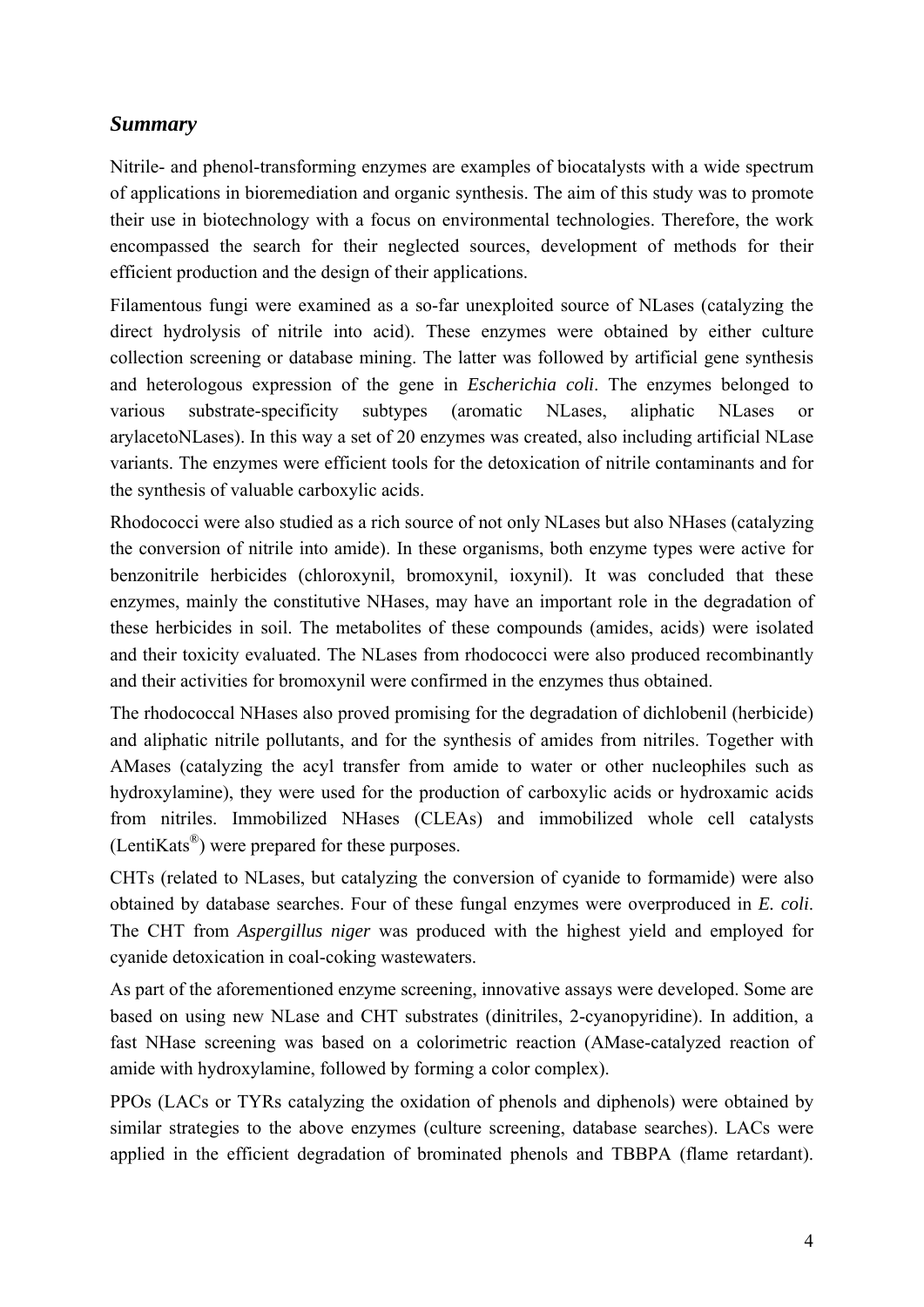Compounds identical to mammalian metabolites of the latter compound were prepared with LACs for biological studies.

A new TYR from *Polyporus arcularius* was produced in *E. coli* in its latent form, and the enzyme was activated by a partial proteolytic cleavage *in vitro*. This method proved to give high TYR yields. The enzyme was suitable for testing the inhibitors of melanogenesis.

Using the TYR isolated from fruiting bodies of *Agaricus bisporus* (common button mushroom), methods were proposed for the degradation of phenolic compounds (phenol, cresols) in industrial wastewaters. The TYR was combined with CHT in a two-step process. Cyanide (inhibitor of TYR) was enzymatically removed in the first step and TYR was applied to the cyanide-free medium in the second. This approach is promising for the treatment of heavily polluted coal-coking wastewaters by cyanide-sensitive oxidases in general.

The library of enzymes and the methodology created in this work (rational database mining based on structure-activity relationships, optimized expression of artificial genes, enzyme purification and assays) provide conditions for further studies towards the development of enzyme-based nitrile, cyanide and phenol transformations.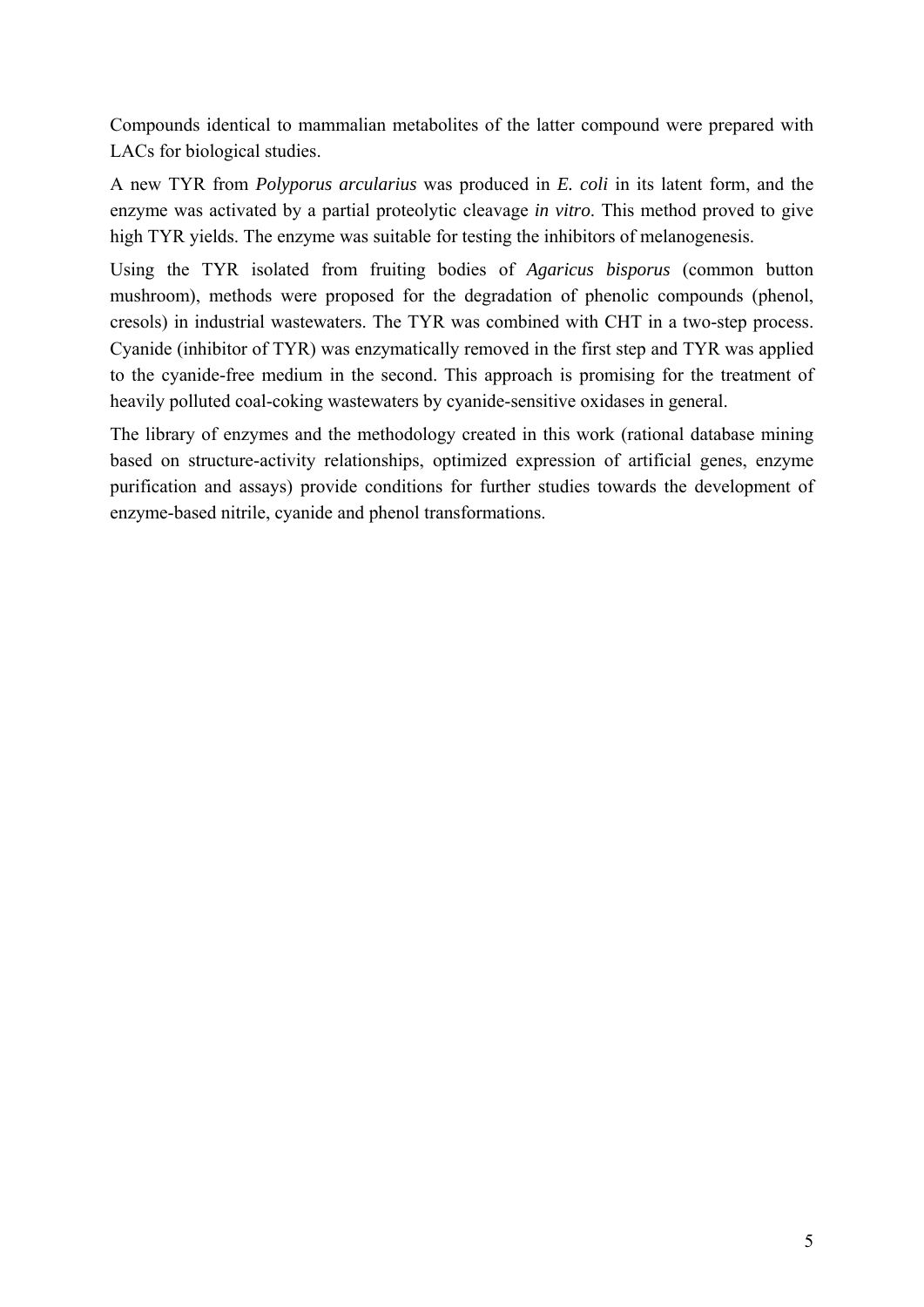# *Contents*

**1 Background - enzymes under study** 

#### **2 Nitrile- and cyanide-transforming enzymes**

- *2.1 Enzyme sources and production methods* 
	- 2.1.1 Production in wild-type strains
	- 2.1.2 Heterologous production
- *2.2 Enzyme applications* 
	- 2.2.1 Biodegradation of benzonitrile herbicides
	- 2.2.2 Biodegradation of cyanide

#### **3 Polyphenol oxidases**

- *3.1 Production in wild-type and recombinant strains* 
	- 3.1.1 Laccase production
	- 3.1.2 Tyrosinase production
- *3.2 Enzyme applications* 
	- 3.2.1 Biodegradation of brominated phenols
	- 3.2.2 Biodegradation of tetrabromobisphenol A
	- 3.2.3 Bioremediation of phenol-containing wastewaters

#### **4 Conclusions and future outlook**

**5 References** 

#### **6 List of publications included in the dissertation thesis**

Note: Citations  $\left[\frac{1}{23}\right]$  refer to the "List of selected publications". Citations [1]-[39] refer to part 5 ("References").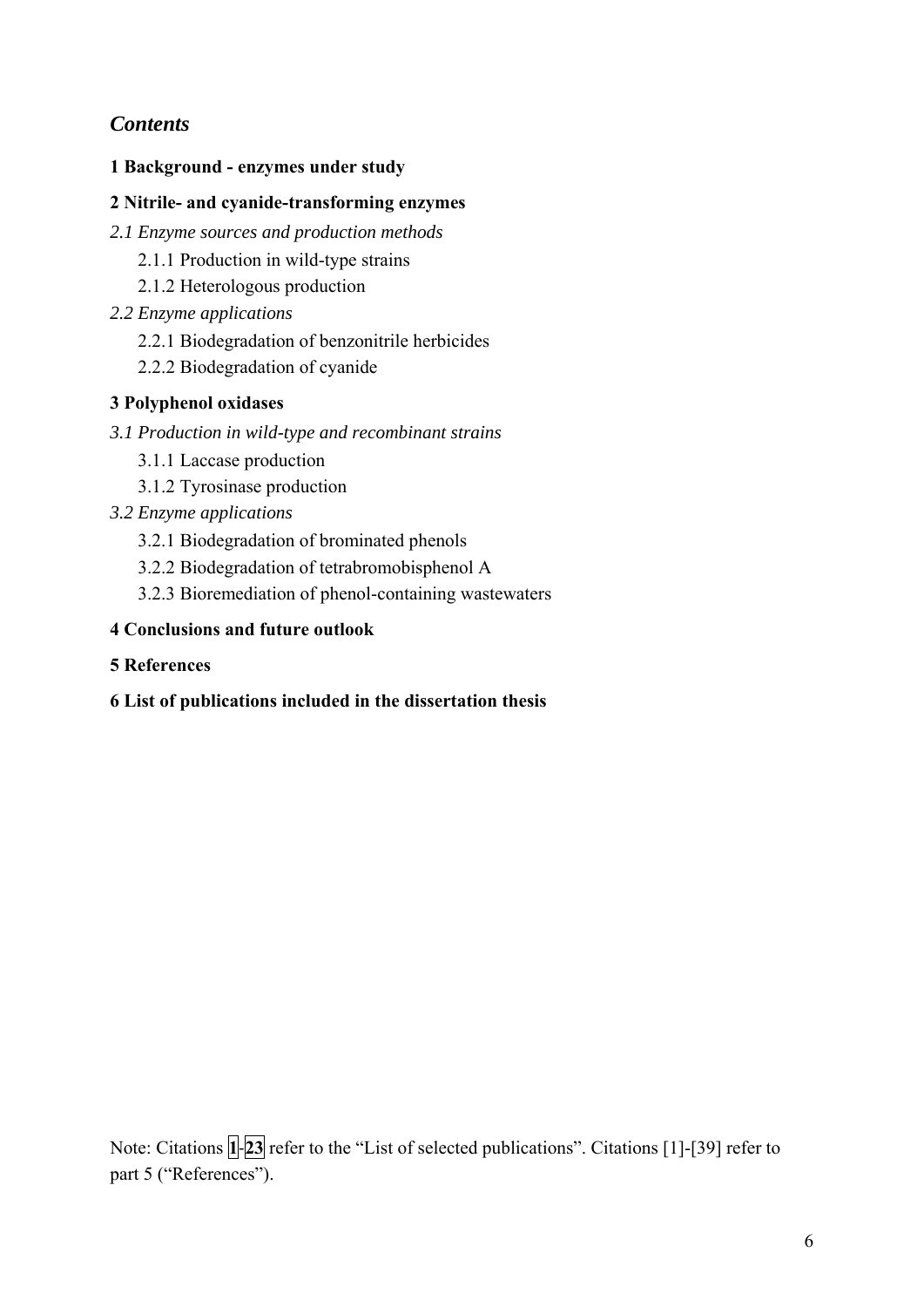## **1 Background - the enzymes under study**

In the last century, enzymes were recognized as highly efficient tools for the transformation of non-natural compounds [1]. This finding was utilized in various branches of biotechnology. The use of enzymes in this area has significantly increased since the beginning of this millennium due to progress in gene and protein studies.

The use of enzymes in environmental technologies is an emerging application with significant advantages over using cell cultures (sensitive) or chemical agents (toxic or harmful). Various microbial hydrolases or oxidases have great potential in this area. In this thesis, two groups of enzymes – i) nitrile- and cyanide converting enzymes and ii) PPOs – have been under study. The focus was on their application in the detoxication of cyanide/nitrile and phenolic pollutants, respectively. Attention has also been paid to their emerging uses for the preparation of fine chemicals and metabolites of xenobiotics, and as models for inhibition studies.

The nitrile-converting enzymes consist of NLases and NHases, which are evolutionarily unrelated. NLases hydrolyze their substrates (aliphatic or aromatic nitriles, arylacetonitriles) into carboxylic acids, often with the formation of various amounts of amide as by-product (Scheme 1).

 $RCN+2H_2O \rightarrow RCOOH + NH_3$  $RCN+H_2O \rightarrow RCONH_2$  (by-product)

**Scheme 1** Reactions catalyzed by NLases

The catalytic triade E-K-C is conserved in all proteins of the NLase superfamily [2]. NLases are classified into subtypes according to their substrate specificities for aliphatic, aromatic nitriles and arylacetonitriles. Their biotechnological potential is based on their broad substrate specificities and mild reaction conditions. In addition, many of them are regio- and enantioselective **1** [3].

Cyanide-converting enzymes are specific subtypes of NLases with a strong preference for free cyanide. They are comprised of CHTs and CynDs, which convert cyanide into formamide or formic acid, respectively (Scheme 2). Their potential is in the detoxication of cyanide  $\overline{2}$  [3].

 $HCN+H_2O \rightarrow HCONH_2$  (CHT)  $HCN+2H_2O \rightarrow HCOOH+NH_3 (CynD)$ **Scheme 2** Reactions catalyzed by CHTs and CynDs

NHase is a metalloenzyme with a non-heme  $Fe^{3+}$  or a non-corrinoid  $Co^{3+}$  cofactor [4]. Amides are the only products of NHases, but they are often hydrolyzed by AMases produced by the same organism (Scheme 3). Hence, the products and uses of the NHase/AMase enzyme systems are similar to those of NLases [5].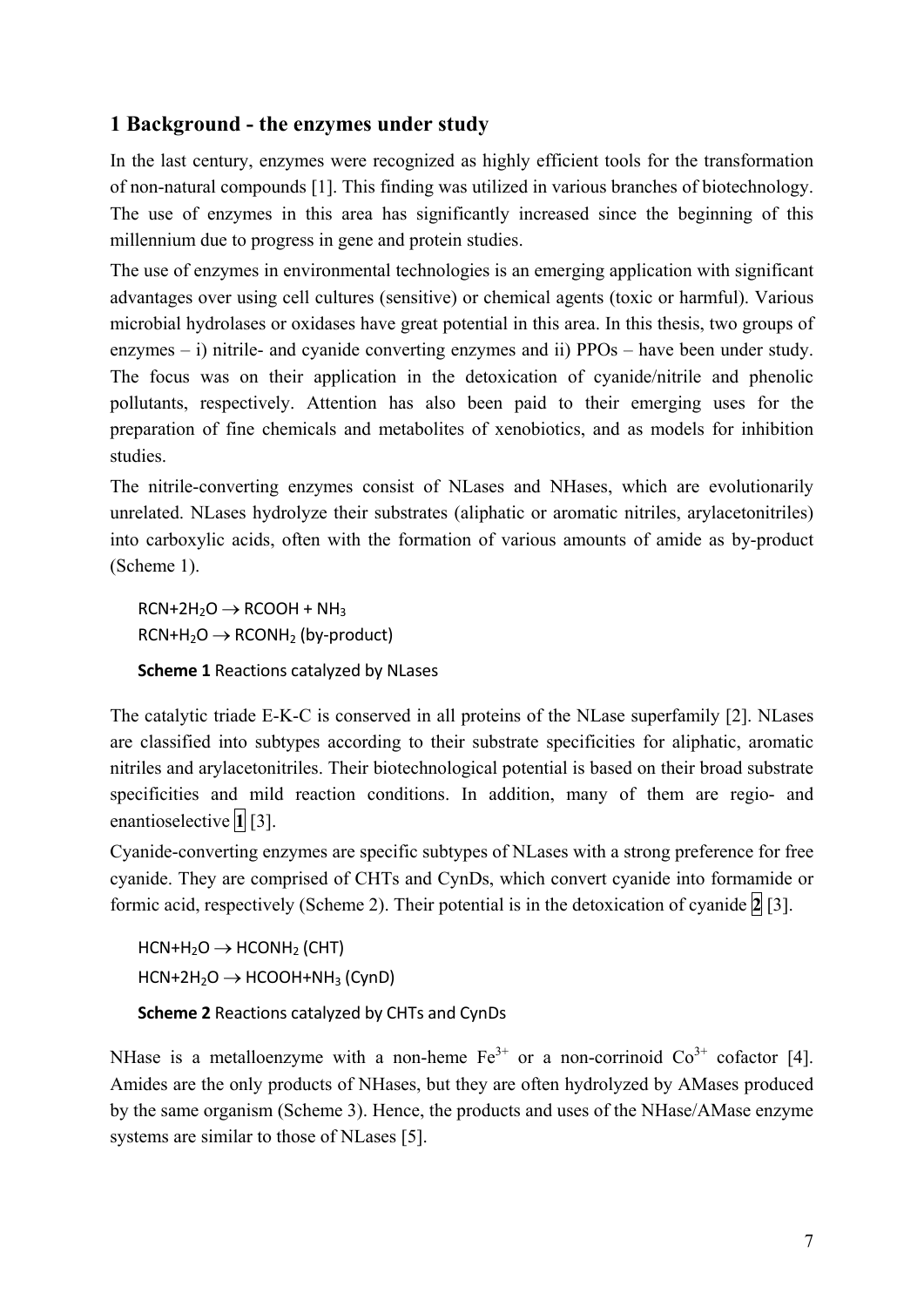```
RCN+H_2O \rightarrow RCONH_2 (NHase)
RCONH<sub>2</sub>+H<sub>2</sub>O \rightarrow RCOOH+NH<sub>3</sub> (AMase)Scheme 3 Reactions catalyzed by NHases and AMases
```
The natural role of nitrile-converting enzymes seems to reside in the turnover of nitriles such as  $\beta$ -cyanoalanine (intermediate of HCN assimilation), cyanogenic glycosides or indoleacetonitrile [6].

PPOs are comprised of LACs and TYRs, both of which are multicopper enzymes but differ in their preferred substrates: 1,4-diphenols for LACs (Scheme 4) and 1,2-diphenols for TYRs (Scheme 5) [7]. Their primary products are free radicals, which then give rise to quinones or to oligo- or polymeric substances. These enzymes are highly attractive for biotechnology due to their ability to utilize molecular oxygen and their wide substrate specificities. The uses of PPOs include the elimination of phenolic pollutants, food processing, biocatalysis and melanogenesis inhibition tests **19**.



**Scheme 4** Reactions catalyzed by LACs



**Scheme 5** Reactions catalyzed by TYRs

PPOs are involved in some key events of cell differentiation, cell defence, stress response and virulence. LACs, which are abundant in fungi, plants and prokaryotes, participate in the sclerotization of insect cuticles, formation of the UV-resistant spores in bacilli, formation of plant cell walls, protection of fungal pathogens against some plant defence compounds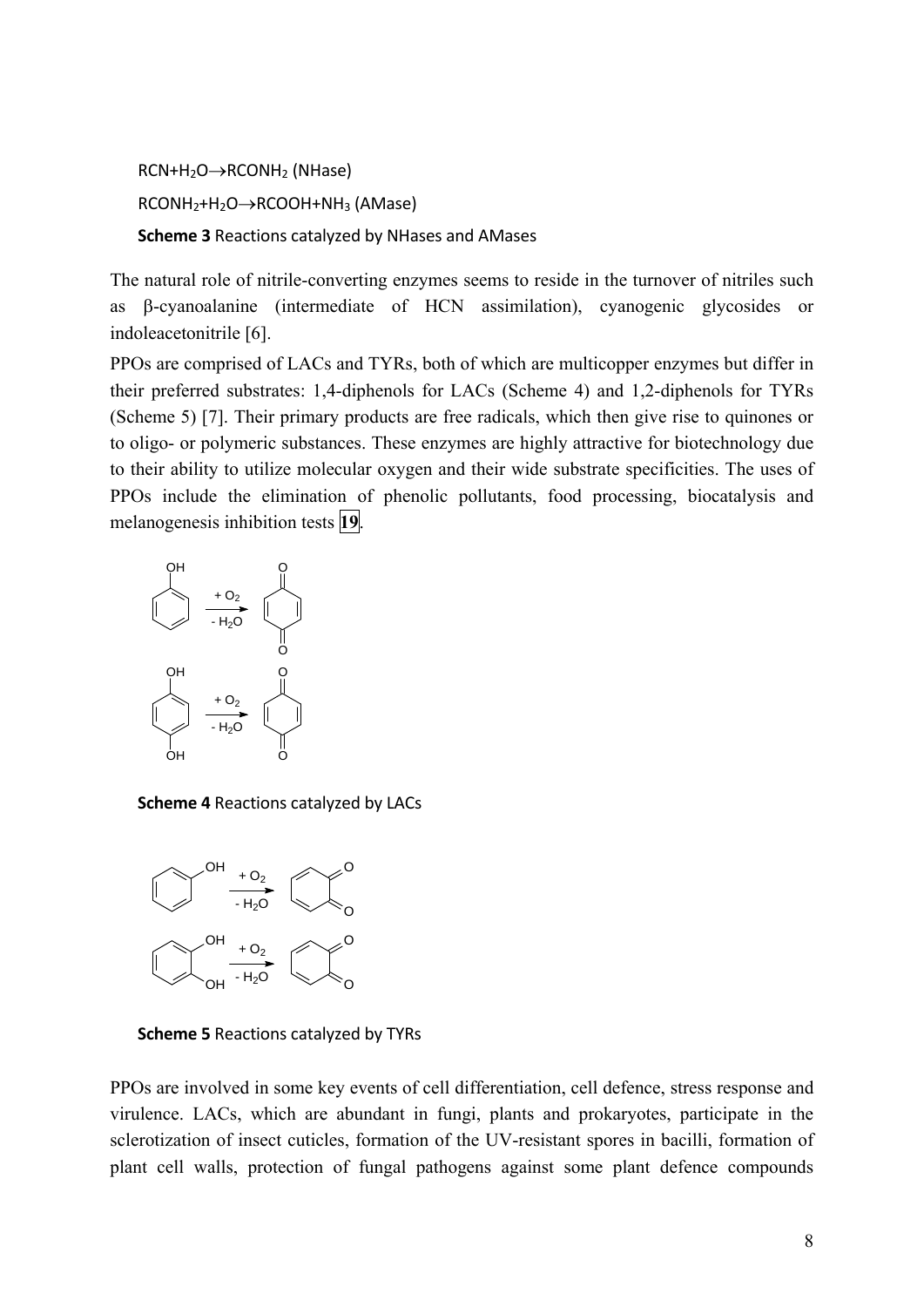(phytoalexins, tannins), and degrade lignin in white-rot fungi [8]. TYRs catalyze the formation of melanin and melanin-like pigments in animals, plants and microorganisms [9]. Their improper functioning may cause skin pigmentation disorders in humans [10].

#### **2 Nitrile- and cyanide-transforming enzymes**

#### *2.1 Enzyme sources and production methods*

Bacterial and plant NLases have been reported since the 1960s, and their roles in the detoxication and recycling of natural nitriles were hypothesized. The occurrence of NLases in filamentous fungi was largely neglected, and only two fungal NLases (in genus *Fusarium*) were characterized until 1989 [11]. In the 1980s an alternative nitrile-hydrolysis pathway was found in bacteria, which was comprised of NHase and AMase [4]. Culture collection screens or the selection of bacteria from natural sources such as soils were initially the only methods to obtain the organisms with nitrile-transforming activities. Later, the cloning of the relevant genes enabled more of the enzymes to be obtained via advanced methods such as metagenome mining and database searching.

#### 2.2.1 Production in wild-type strains

The production of NLases in some wild-type bacteria is highly efficient due to the high expression levels of the relevant genes in the presence of a strong inducer [11]. For instance, isobutyronitrile was found to induce NLases in various rhodococci **12**. This enabled NLases to be obtained for the biodegradation of benzonitrile herbicides (see part 2.3.1), which were not NLase inducers *per se*.

NHases may be inducible or constitutive. In *Rhodococcus* sp. J1, the strain used in the industrial production of acrylamide, two different Co-type NHases (low- or high-molecular weight NHase) were produced, depending on the inducer (cyclohexanecarboxamide or urea, respectively) [4]. In some strains of rhodococci, including *Rhodococcus erythropolis* A4 which we used, the production of the Fe-type NHases was constitutive **14**. The organism was an alternative catalyst for the transformation of benzonitrile herbicides (see part 2.2.1). This strain or its purified NHase also proved to be efficient catalysts for the preparation of amides from various nitrile substrates such as 3-oxo-, 3-hydroxy and 4-hydroxy nitriles **15, 16**.

The first fungal NLase was purified from *Fusarium solani* in 1977 but the amino acid sequence of the enzyme remained unknown (for a review, see [11]). The finding that the subunit mass in this enzyme was approximately 76 kDa is surprising, the usual masses of typical NLases being approx. 40 kDa. In our work, the same strain gave a typical NLase composed of 40 kDa subunits. In this experiment, the fungus was grown with 2-cyanopyridine as a strong inducer **5**, which resulted in high NLase yields. A partial amino acid sequence of the purified enzyme was obtained using mass spectral measurements **6**. A hypothetical protein with a high similarity to this NLase was found in GeneBank. The amino acid sequence of this hypothetical NLase was deduced from the gene sequenced in *Gibberella*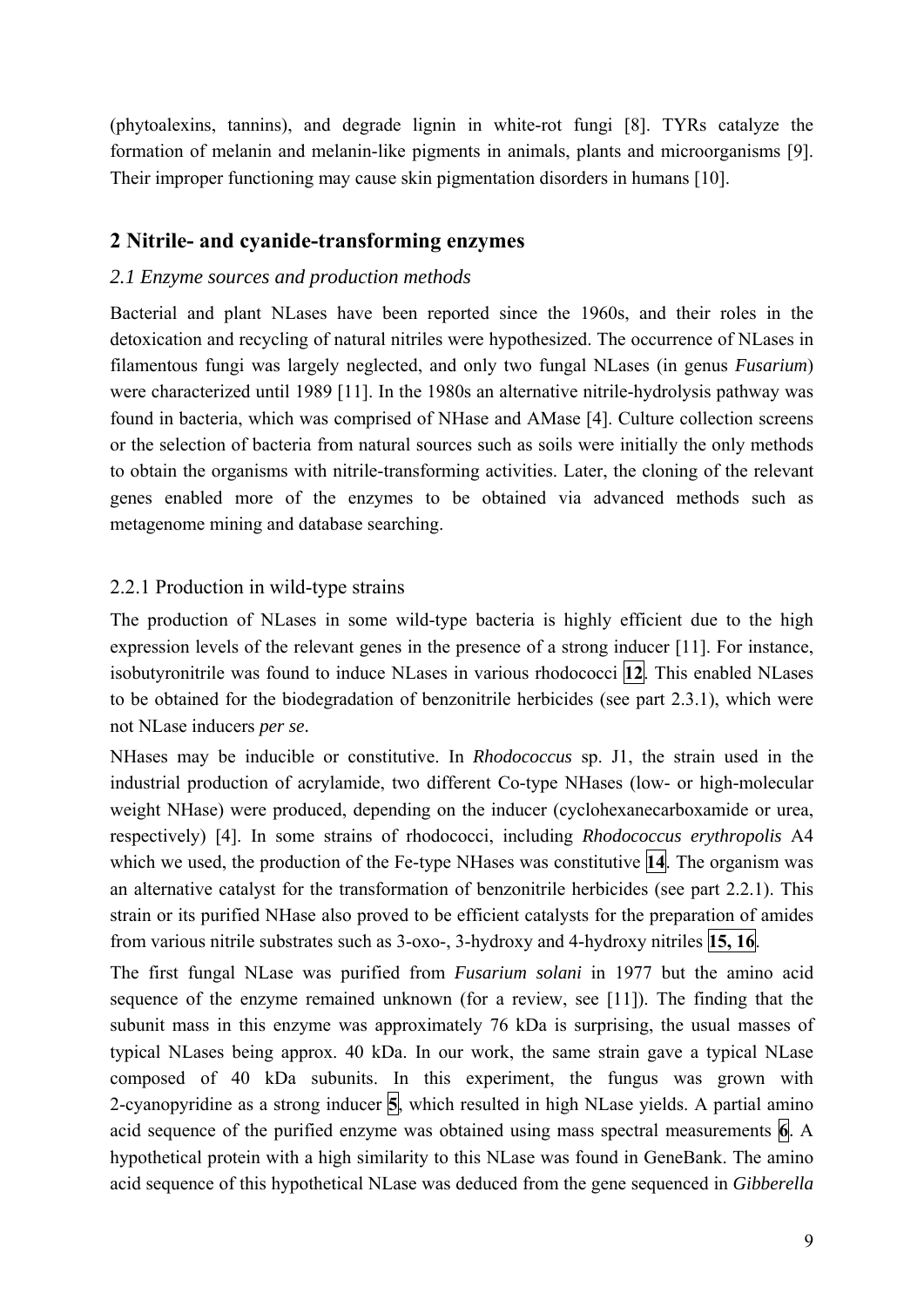*moniliformis*. This gene was later expressed in *E. coli* (see part 2.2.2). The corresponding protein product was demonstrated to have a similar substrate specificity to the aforementioned NLase from *F. solani*, both enzymes acting preferentially on aromatic nitriles **6, 8**.

Similar NLases were also produced by other members of *Ascomycota*, such as *Aspergillus niger*, *Fusarium oxysporum* or *Penicillium multicolor* (**3-5**). The hyperinduction strategy seems to be widely applicable for the production of aromatic NLases in fungi (**5, 6**) and yeast (*Exophiala oligosperma* [12]). However, it was not possible to obtain NLases with other substrate specificites (such as arylacetoNLases) in this way. An alternative screening strategy based on database searches had to be used for this purpose (see part 2.2.2).

#### 2.2.2 Heterologous production

NLases from various bacterial sources have been previously produced in recombinant strains of *E. coli* under standard conditions (lysogeny broth (LB), inducer IPTG; e.g., [13-15]). Some of the production methods were optimized and scaled up (to a maximum of 300 L). In this case, IPTG was replaced with a cheaper inducer, lactose [16]. Using autoinduction medium or induction with rhamnose was also found to be a useful alternative to IPTG induction [17, 18].

The heterologous production of aromatic NLases and arylacetoNLases from fungi was first examined by our group. These enzymes were produced in *E. coli* under similar conditions to the bacterial NLases. The activity yields were then optimized by varying several cultivation parameters. The commercial medium  $EnPresso^{\circledR}$  was superior to LB or yeast extract – tryptone (YT) media in terms of the culture density and NLase yield achieved. It was also advantageous to decrease the IPTG concentrations to 0.02 mM in order to avoid excessive translation rates, which may lead to protein misfolding **9**. Correct folding of the enzymes was also supported by the presence of some chaperones. A set of commercial plasmids encoding various bacterial chaperones was used, and the GroEL/ES chaperones were found to increase the NLase yields significantly. This effect was enzyme-specific: positive effects of this chaperone coexpression were observed in the aromatic NLases from *Gibberella moniliformis* and *Penicillium marneffei*, but not in arylacetoNLases [19].

The effect of the *E. coli* strain was also examined. Both *E. coli* BL21 and Origami B gave active Nlases, but the enzyme yields were higher in the latter strain. This was probably due to the different environments for protein folding; the latter strain supports the formation of disulfide bonds in the recombinant protein **9**.

While only a few aromatic NLases have been successfully produced in wild-type fungi (see part 2.2.1), the production of NLases in *E. coli* hosts enabled us to obtain an array of NLases of various substrate-specificity types (aromatic and aliphatic NLases, arylacetoNLases, a NLase with a broad substrate-specificity) and CHTs **8, 9**. In this way, a library of NLases of different origins and with different catalytic properties was obtained, which also contained four bacterial and a plant NLase to complete the set (Table 1). Sequences indicative of the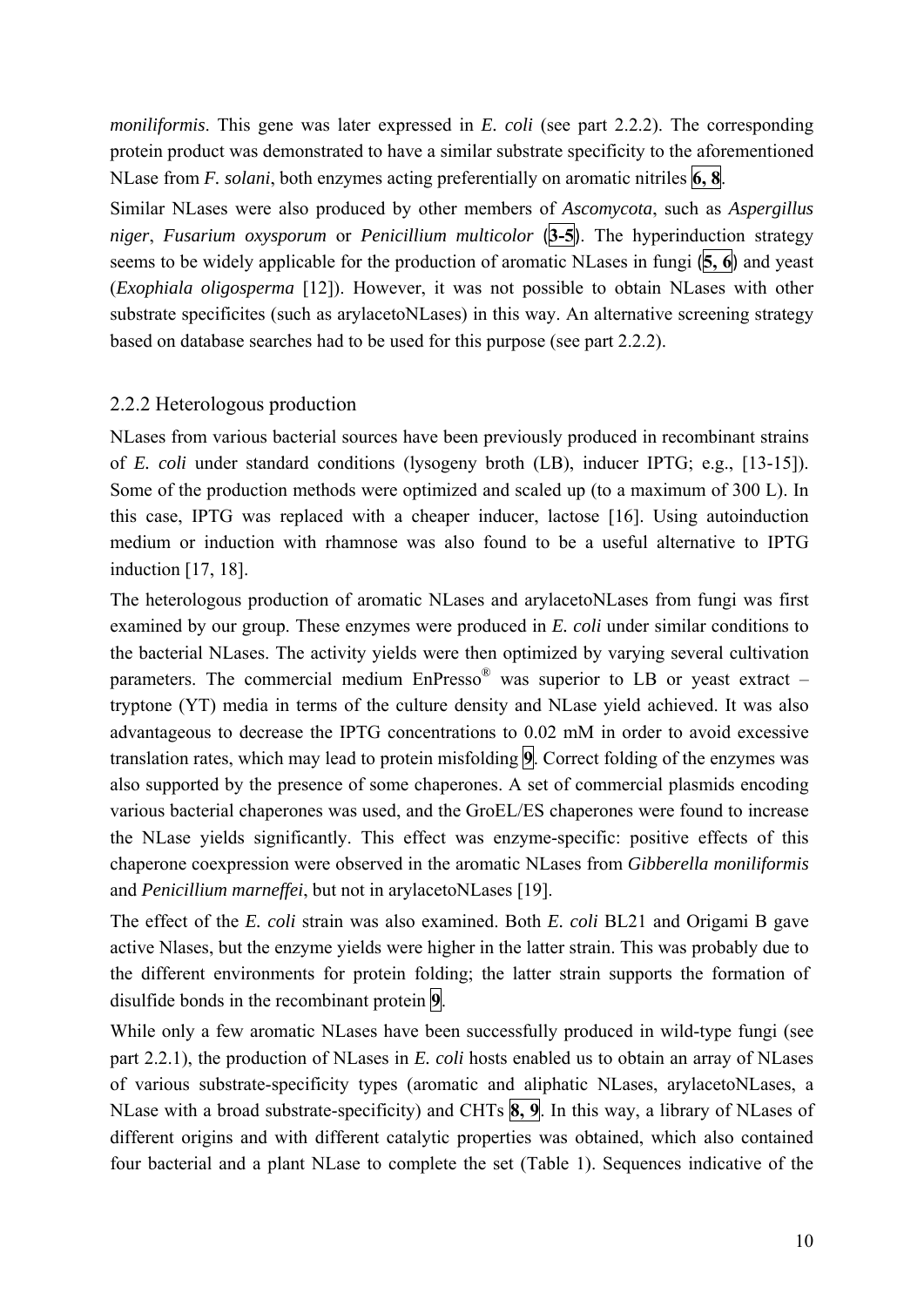substrate specificities of the enzymes were found in the regions surrounding the catalytic cystein **8**.

All the NLases examined in this study acted on various dinitriles as substrates, albeit with varying rates (Table 2). Fumaronitrile was a good substrate for all the enzymes examined, including CHTs. Thus this dinitrile may be used in CHT assays instead of cyanide (highly toxic, unstable). Phenylenediacetonitriles and cyanophenylacetonitriles were excellent substrates of all arylacetoNLases examined, and some of them were also substrates of other NLase types. These findings indicate that some dinitriles may be useful as substrates for NLase assays and screens. Furthermore, the NLases preferentially hydrolyzed one cyano group in the dinitriles examined **9**. Therefore, they may be used to obtain the valuable cyano acids or cyano amides (building blocks) from these substrates.

The site-directed mutagenesis of NLases focused on the region surrounding the active cystein. This region was important for the activity of the enzyme, its tendency to produce amide (byproduct) and its enantioselectivity for mandelonitrile [17, 20]. Similar substitutions produced similar effects in fungal and bacterial NLases despite the low degree of identity of the proteins, which was *ca.* 40%. In this way, NLases able to produce a high amide : acid ratio were obtained, which may be used instead of an NHase (unstable, poorly enantioselective) to transform nitriles into amides. For instance, NLase from *Neurospora crassa* produced mandelamide at 85% of the total product, i.e. almost six times more than the wild-type NLase **10**.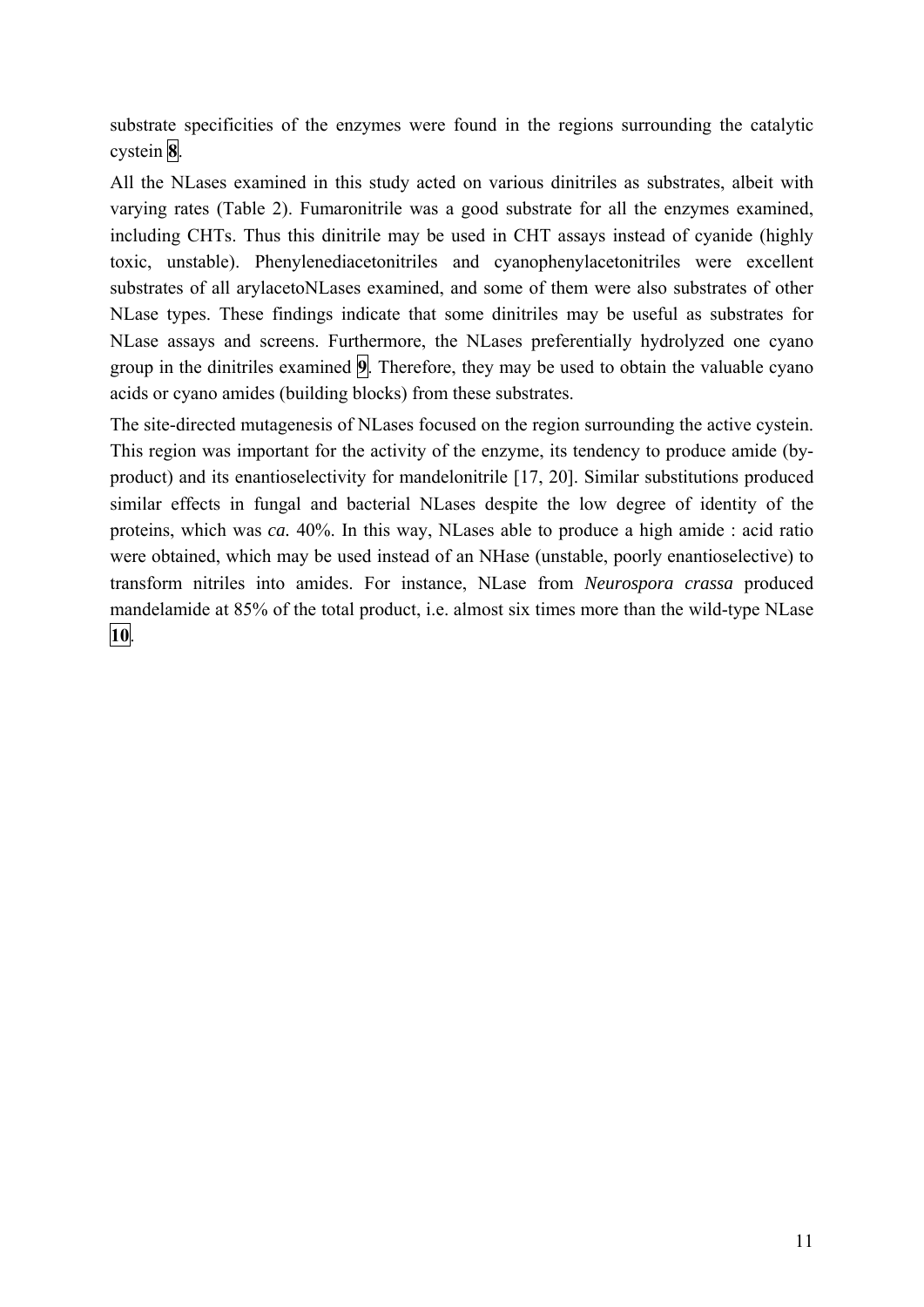| <b>NLase type</b>                     | Organism                  | Protein accession no. | Preferential<br>substrate <sup>a</sup> |  |
|---------------------------------------|---------------------------|-----------------------|----------------------------------------|--|
| <b>Aromatic NLase</b>                 | Aspergillus kawachii      | dbj   GAA90167.1   b  | Benzonitrile;                          |  |
|                                       | Gibberella moniliformis   | $ gb ABF83489.1 ^{c}$ | 4-Cyanopyridine                        |  |
|                                       | Meyerozyma guilliermondi  | ref XP_001482890.1    |                                        |  |
|                                       | Penicillium marneffei     | ref XP 002144951.1    |                                        |  |
|                                       | Penicillium chrysogenum   | ref XP_002565836.1    |                                        |  |
|                                       | Rhodococcus rhodochrous   | emb CCN27134.1        |                                        |  |
|                                       | Rhodococcus ruber         | emb CCN27135.1        |                                        |  |
|                                       |                           | emb CCN27136.1        |                                        |  |
| Aliphatic NLase                       | Sinorhizobium fredii      | ref YP 005193111.1    | Phenylacetonitrile                     |  |
| (Plant type)                          | Sorghum bicolor           | ref XP_002452498.1    |                                        |  |
| ArylacetoNLase                        | Aspergillus kawachii      | dbj   GAA83217.1      | Phenylacetonitrile;                    |  |
|                                       | Aspergillus niger         | ref XP 001397369.1 d  | Mandelonitrile                         |  |
|                                       |                           | ref XP 001398633.1    |                                        |  |
|                                       | Aspergillus oryzae        | ref XP_001824712.1    |                                        |  |
|                                       | Arthroderma benhamiae     | ref   XP 003011330.1  |                                        |  |
|                                       | Auricularia delicata      | gb EJD42068.1         |                                        |  |
|                                       | Nectria haematococca      | ref XP_003050920.1    |                                        |  |
|                                       | Macrophomina phaseolina   | gb EKG14506.1         |                                        |  |
|                                       | Neurospora crassa         | emb CAD70472.1 d      |                                        |  |
| Broad substrate-<br>specificity NLase | Trichoderma virens        | gb EHK18468.1         | Phenylacetonitrile;<br>Benzonitrile    |  |
| <b>CHT</b>                            | Aspergillus niger         | gb ABX75546.1         | <b>HCN</b>                             |  |
|                                       | Botryotinia fuckeliana    | ref XP_001551197.1    |                                        |  |
|                                       | Penicillium chrysogenum   | ref XP_002562104.1    |                                        |  |
|                                       | Pyrenophora teres f.teres | ref XP 003301539.1    |                                        |  |

# **Table 1 "**Library" of NLases and CHTs created in this study **3, 6, 8‐10**

**a** of the mononitriles examined

**b** a similar NLase was obtained from wild‐type *Aspergillus niger*

**c** two similar NLases were obtained from wild‐type *Fusarium solani*

**d** mutants created by site‐directed mutagenesis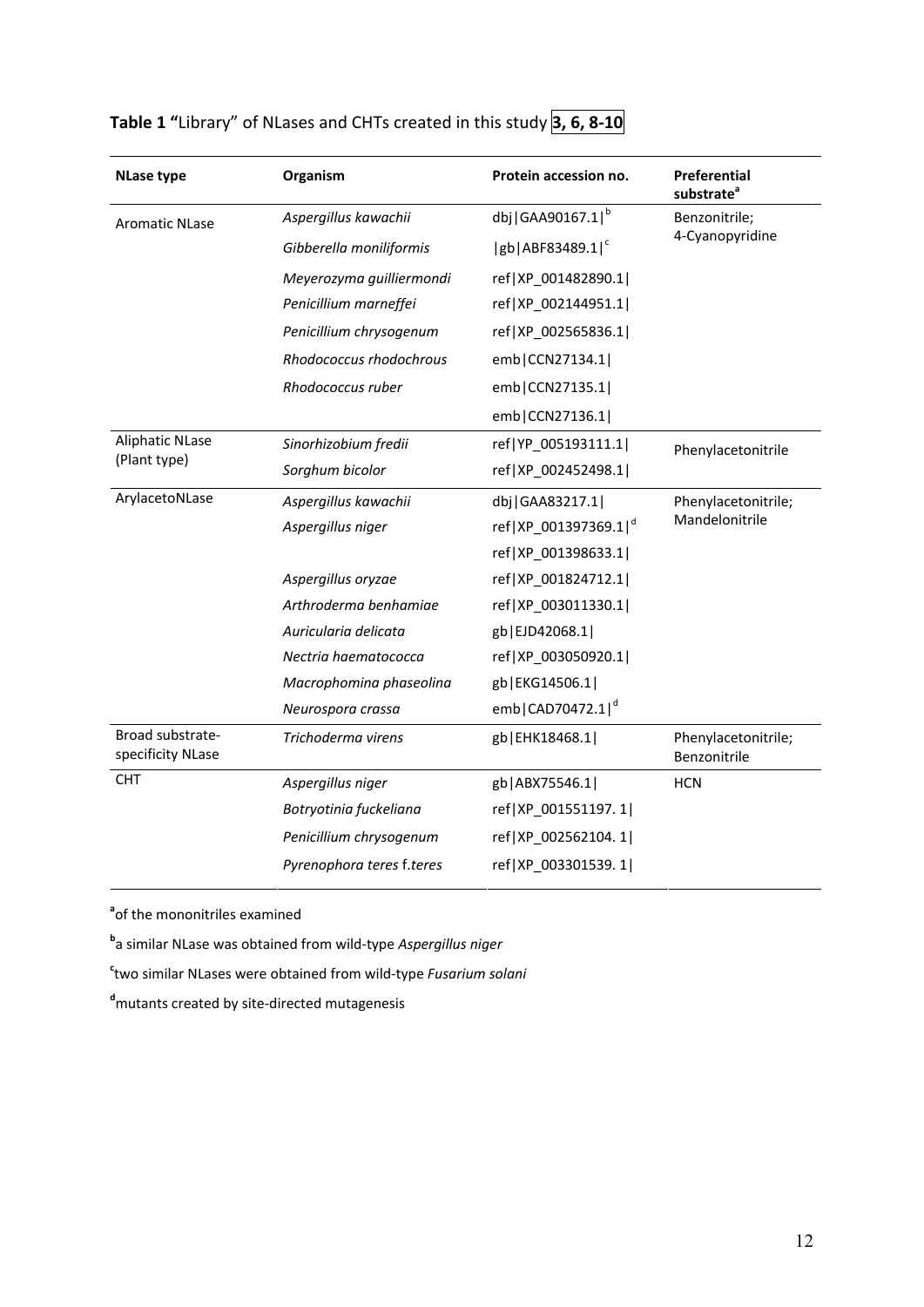|                 | Activity (U $mg^{-1}$ of protein) |                 |                          |                                                          |                                                  |             |
|-----------------|-----------------------------------|-----------------|--------------------------|----------------------------------------------------------|--------------------------------------------------|-------------|
| Substrate       | <b>Aromatic</b><br><b>NLase</b>   | ArylacetoNLases |                          | <b>Broad</b><br>substrate<br>specificity<br><b>NLase</b> | <b>Aliphatic</b><br>(plant-type)<br><b>NLase</b> | <b>CHT</b>  |
|                 | Aspergillus                       |                 | Auricularia Macrophomina | Trichoderma                                              | Sorghum                                          | Botryotinia |
|                 | kawachii                          | delicata        | phaseolina               | virens                                                   | bicolor                                          | fuckeliana  |
| NC.<br>CN       | 39                                | 2.9             | 9.9                      | 7.9                                                      | 5.3                                              | 0.87        |
| CN<br><b>NC</b> | 0.75                              | 64              | 241                      | 38                                                       | 16                                               | nd          |
| CN<br>NC        | 0.27                              | 17              | 44                       | 8.9                                                      | 5.1                                              | nd          |
| CN<br>CN        | 0.38                              | 16              | 59                       | 12                                                       | 2.3                                              | nd          |
| CN<br><b>NC</b> | 0.70                              | 43              | 159                      | 21                                                       | 7.4                                              | 0.22        |

# **Table 2** Activities of different NLase subtypes for dinitriles **9**

The best substrate for each NLase is marked in bold.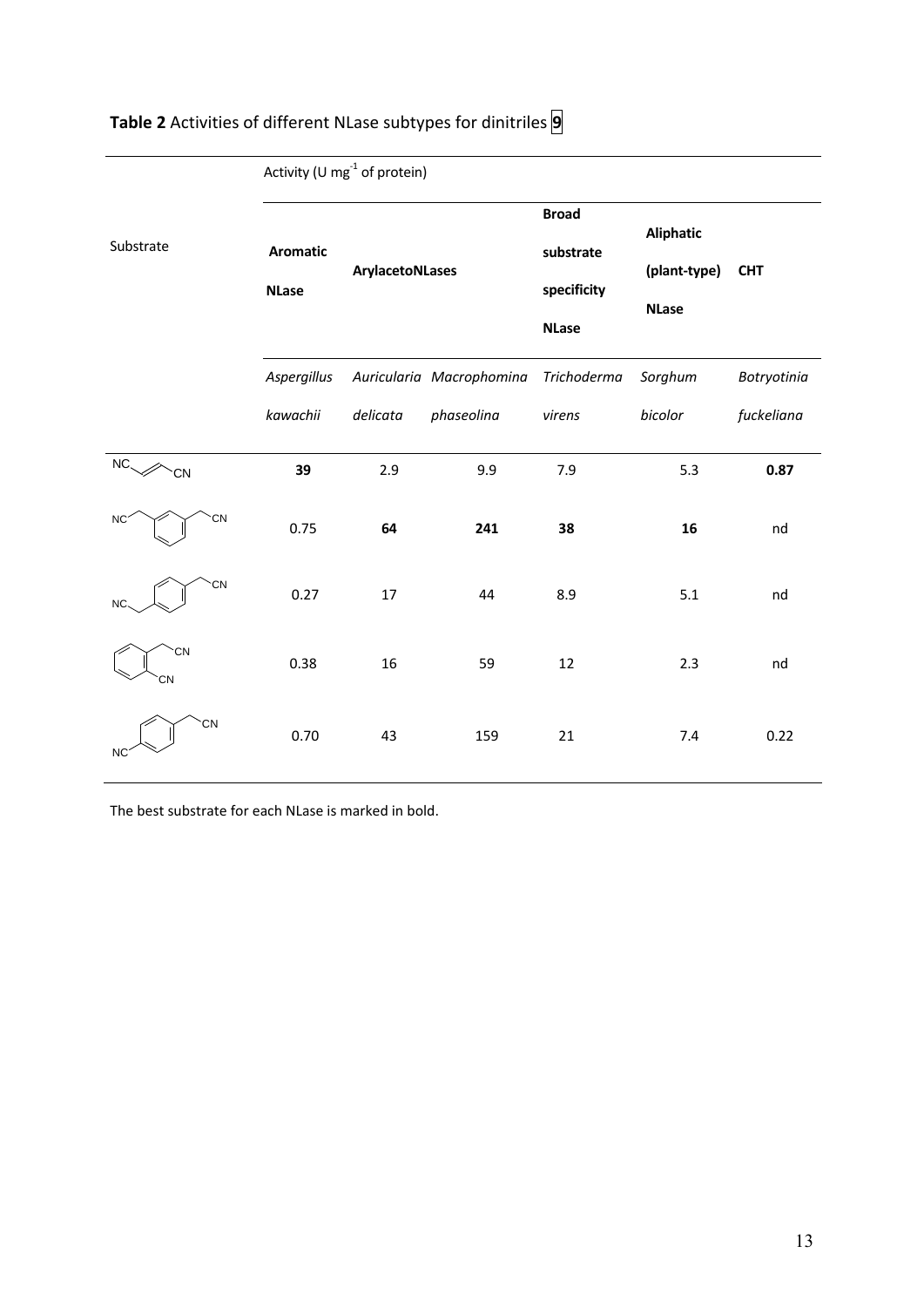#### *2.3 Enzyme applications*

This part of the study focused on the biodegradation pathways of benzonitrile herbicides (see part 2.3.1) and the biodegradation of free cyanide (see part 2.3.2). Other possible uses of the aforementioned nitrile-converting enzymes are e.g. the detoxication of aliphatic nitriles (acetonitrile, propionitrile or butyronitrile used as industrial solvents). Some of the fungal NLases (both wild-type and recombinant) and the bacterial NHase/AMase system exhibited significant activities for these substrates **6, 8, 11**.

Bacterial and fungal cells may be immobilized for these purposes. An industrially viable immobilization method is e.g. entrapment in lens-shaped particles made of polyvinylalcohol and polyethylene glycol (LentiKats®). This approach has been examined for a variety of enzyme applications. It also proved to be useful for the immobilization of *Rhodococcus* cells with NHase/AMase activities **15** and *F. solani* mycelium with NLase activity [21].

#### 2.3.1 Biodegradation of benzonitrile herbicides

Benzonitrile herbicides are halogenated derivatives of benzonitrile and consist of two types – 3,5-dihalogeno-4-hydroxybenzonitriles (selective against broad-leaved weeds) and 2,6 dichlorobenzonitrile (dichlobenil; non-selective). A widely used compound of the first type is bromoxynil. In contrast, dichlobenil was banned in the EU in 2008 (EC regulation No. 689/2008). Nevertheless, the pollution of the environment with its metabolite DBAM persists (for a review, see [22]).

The ability of various bacteria to degrade benzonitrile herbicides was reported [22], but little attention was paid to rhodococci. These organisms are widespread in soil, and hence they may be crucial for the breakdown of these compounds in this environment **11**. They exhibit both NHase and NLase activities which may act on the cyano group in benzonitrile derivatives.

The transformation of dichlobenil to the corresponding amide has been reported for a number of NHases [22]. Here, the products of benzonitrile herbicides were examined in two types of rhodococal NHases – the Fe-type NHase in *Rhodococcus erythropolis* (constitutive) and Co-type NHase in *Rhodococcus rhodochrous* (inducible) (Table 3). The former NHase was much more active for dichlobenil than the latter. Furthermore, the product of this reaction, DBAM, was partly hydrolyzed by *R. erythropolis* into the corresponding acid after prolonged reaction times **14**. Previously this activity was found in *Aminobacter* sp. but produced only low amounts of the acid product [23]. No activity of NLases for dichlobenil was found.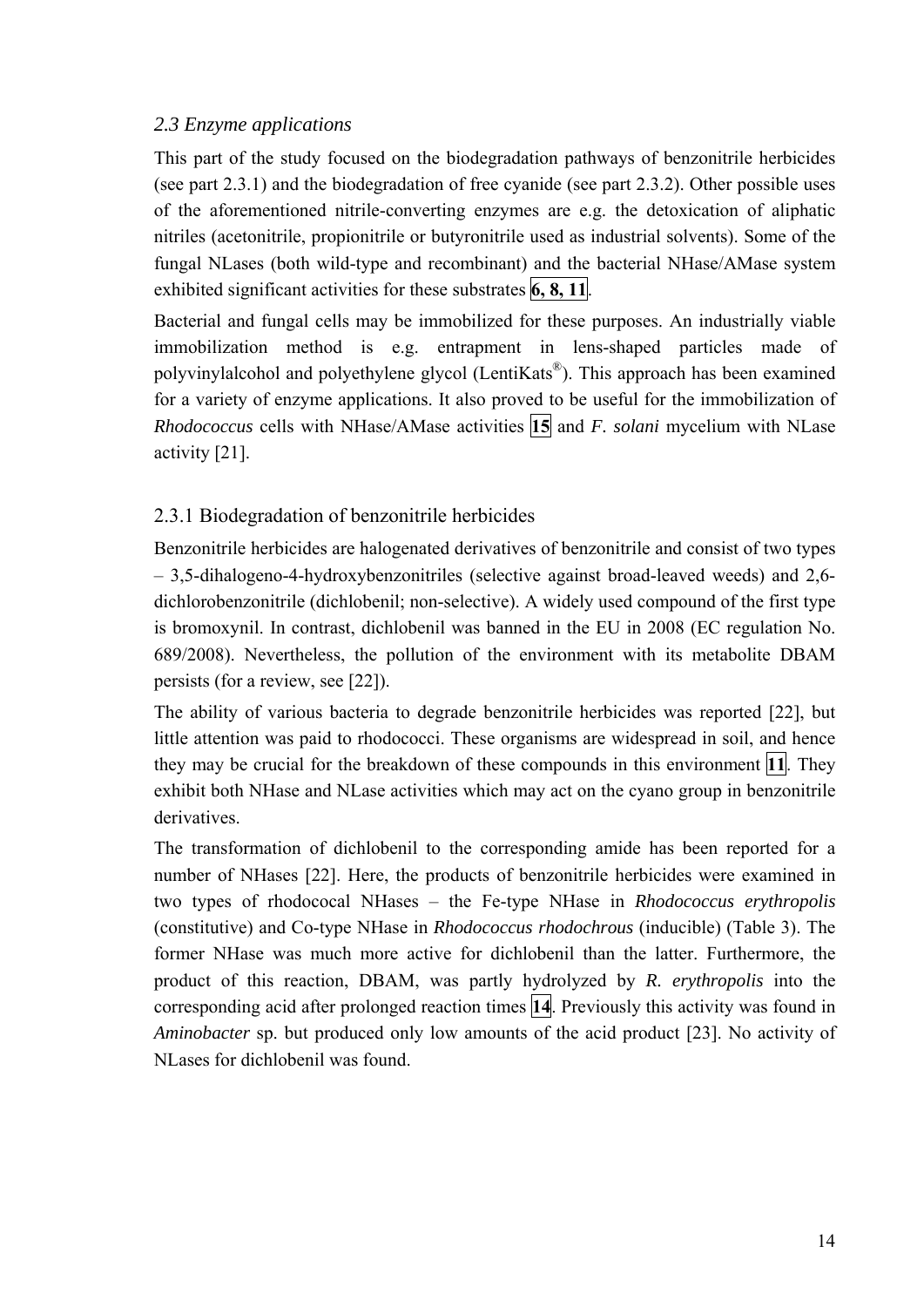**Table 3** Transformation of benzonitrile herbicides by *Rhodococcus erythropolis* with NHase activity and *Rhodococcus rhodochrous* with NHase or NLase activity **12, 14**

|                                     |                    | Conversion (%) <sup>a</sup> |      |                                   |      |                        |      |               |                |
|-------------------------------------|--------------------|-----------------------------|------|-----------------------------------|------|------------------------|------|---------------|----------------|
| Organism,<br>enzyme                 | <b>Time</b><br>(h) | CN<br>.CI<br>СI             |      | <b>CN</b><br>СI<br>C <sub>k</sub> |      | <b>CN</b><br>Br<br>`Br |      | <b>CN</b>     |                |
|                                     |                    | Dichlobenil                 |      | ÓΗ<br>Chloroxynil                 |      | OH<br>Bromoxynil       |      | OН<br>loxynil |                |
|                                     |                    | Amide                       | Acid | Amide                             | Acid | Amide                  | Acid | Amide         | Acid           |
| R. erythropolis,<br>NHase (Fe-type) | 24                 | $65^{\rm b}$                | 26   | nd <sup>b</sup>                   | 88   | 33 <sup>b</sup>        | 67   | 47            | 3              |
| R. rhodochrous,<br>NHase (Co-type)  |                    | 27                          | nd   | 96                                | 4    | 95                     | 1    | 92            | $\overline{2}$ |
| R. rhodochrous<br>(NLase)           | 5                  | nd                          | nd   | nd                                | 99   | nd                     | 86   | nd            | 41             |

<sup>a</sup>Determined by HPLC. Conditions: 0.5 mM substrate, 10 mg dry cell weight mL<sup>-1</sup> (NHase) or 0.4 mg dry cell weight  $mL<sup>-1</sup>$  (NLase): 30 °C.

 $^{\rm b}$ Almost total conversion into amide was achieved after shorter reaction times (30 min, 1 h or 3 h for dichlobenil, chloroxynil and bromoxynil, respectively). Amide was then hydrolyzed further into acid.

In contrast to dichlobenil, bromoxynil and analogues were transformed by both NHases and NLases. Both Fe- and Co-type NHase transformed these compounds smoothly, but the former exhibited higher activities. In addition, *R. erythropolis* (but not *R. rhodochrous*) hydrolyzed the amide intermediates into significant amounts of acids **14**.

The highest NLase activity for bromoxynil and analogues was previously found in *Klebsiella pneumoniae* subsp. *ozaenae*, and the corresponding gene was used to contruct transgenic plants [24]. However, the knowledge of the activity of rhodococcal NLases towards these compounds was marginal [11, 22]. Here, all three examined strains hydrolyzed these compounds smoothly into acids (Table 3) **12**. In both the NHase and NLase, the reaction rates decreased with the increasing bulkiness of the substrate, i.e. from chloroxynil to ioxynil. A similar effect was observed for the hydrolysis of amides by AMase in *R. erythropolis* **14**.

The amide and acid products of all the parent compounds were obtained by appropriate enzymatic reactions (amides by NHase, acids by NLase or NHase + AMase) and purified. The expected structures were confirmed by spectral data (NMR, MS) **12, 14**.

All products were examined for their acute toxicities using two model organisms: *Vibrio fisheri* and *Lactuca sativa* (garden lettuce). The tests with the first model, in which the effect of the compounds on its luminiscence was monitored, led to the following findings: Two amides (from chloroxynil and dichlobenil) were less toxic than the parent nitriles. the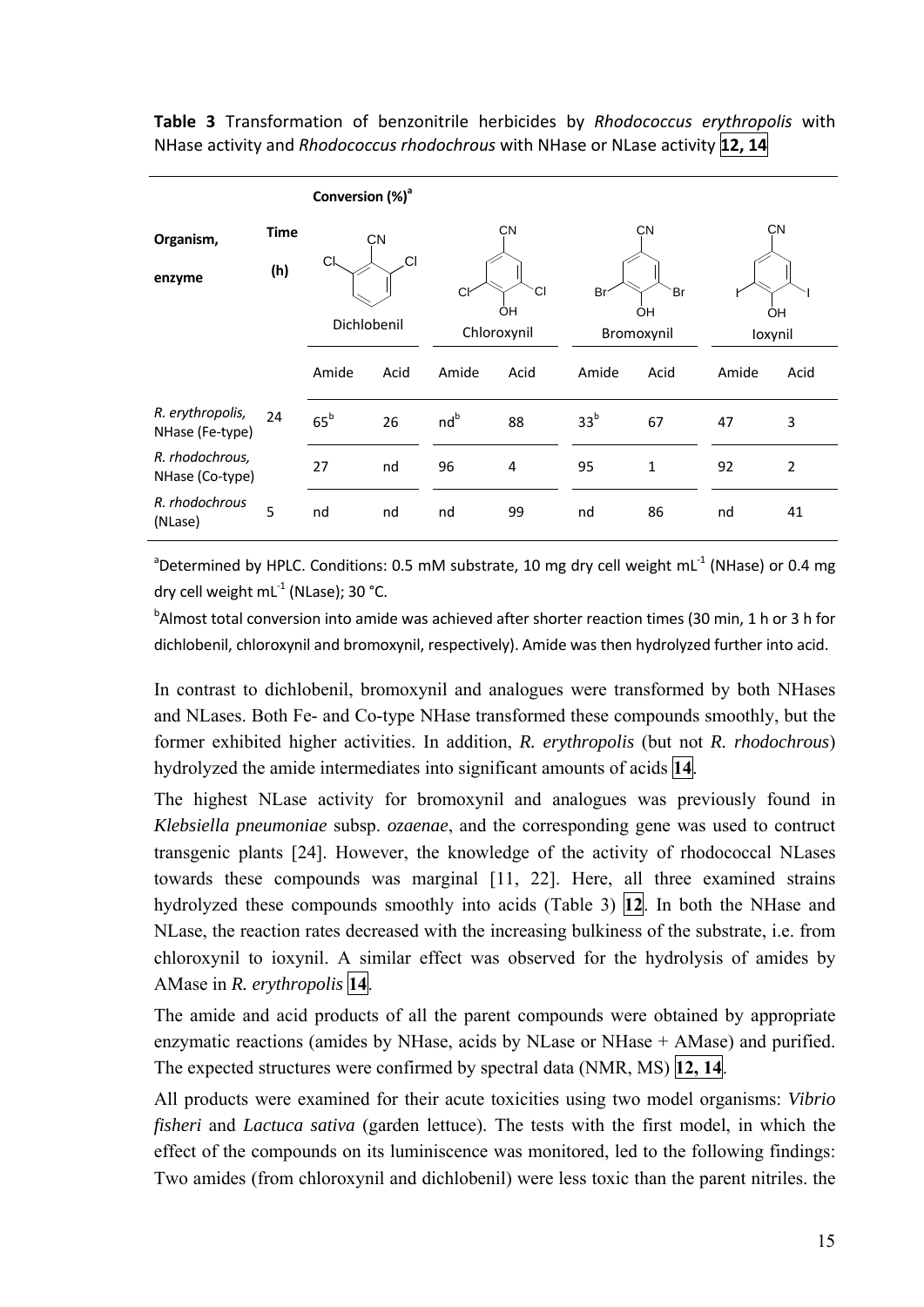other two (from bromoxynil and ioxynil) were slightly more toxic. In contrast, the acids from chloroxynil and bromoxynil were less toxic, but those from ioxynil and especially dichlobenil were more toxic than the corresponding nitriles. In *L. sativa*, the inhibition of seed germination was the highest with nitriles. The amides and acids retained between 42% and 93% of the inhibition potential of the nitriles **12, 14**.

In conclusion, the hydration or hydrolysis of the cyano group of benzonitrile herbicides did not lead to the detoxification of these compounds. However, it can be the initial step in their breakdown and, ultimately, mineralization. It is likely that rhodococci have an important role in the degradation of these compounds in soil. Especially *R. erythropolis*, with its constitutive NHase/AMase pathway, is likely to be an important agent in their transformation.

#### 2.3.2 Biodegradation of cyanide

The use of enzymes such as CynDs and CHTs represents a new, promising option in cyanide degradation due to their advantages over living cells (sensitive) and chemical agents such as chlorine or hypochlorite (toxic, giving rise to toxic by-products) **23**. The focus of this study was on recombinantly produced CHTs. Their application potential was examined with model and real wastewaters.

A few CHTs from wild-type fungi [11] and four recombinant CHTs [25] were reported prior to our study. In this study, a further four CHTs became available by heterologous production **8, 9, 13**. These CHTs were obtained by expressing the genes from *Aspergillus niger*, *Botryotinia fuckeliana*, *Penicillium chrysogenum* and *Pyrenophora teres* f. *teres*  (Table 1). In these organisms, CHTs were reported for the first time.

All the recombinant proteins were produced in *E. coli* with high yields and exhibited high specific activities for HCN ( $\geq 100$  U mg<sup>-1</sup> protein). The CHT from *A. niger* was produced at the highest levels, forming approximately one half of the total soluble protein. Its specific activity was also the highest (*ca.* 1.3 .  $10^3$  U mg<sup>-1</sup> protein;  $V_{\text{max}}$  6.8 .  $10^3$  U mg<sup>-1</sup> protein).

Activities for substrates other than HCN were found in all these CHTs. The highest were determined with fumaronitrile and 2-cyanopyridine (Table 4), which therefore could serve as substrates in CHT assays instead of HCN. The kinetics of these substrates was determined in CHT for the first time. The CHT from *A. niger* was used for this purpose. Both *V*<sub>max</sub> and *K*<sub>m</sub> were lower for its nitrile substrates compared to HCN (Table 4). The lower  $K<sub>m</sub>$  for nitriles corroborates the hypothesis that CHTs evolved from NLases. Their genes could have been acquired by fungi by horizontal transfer from bacteria. The enzymes could have then been adapted to obtain activity for HCN [26].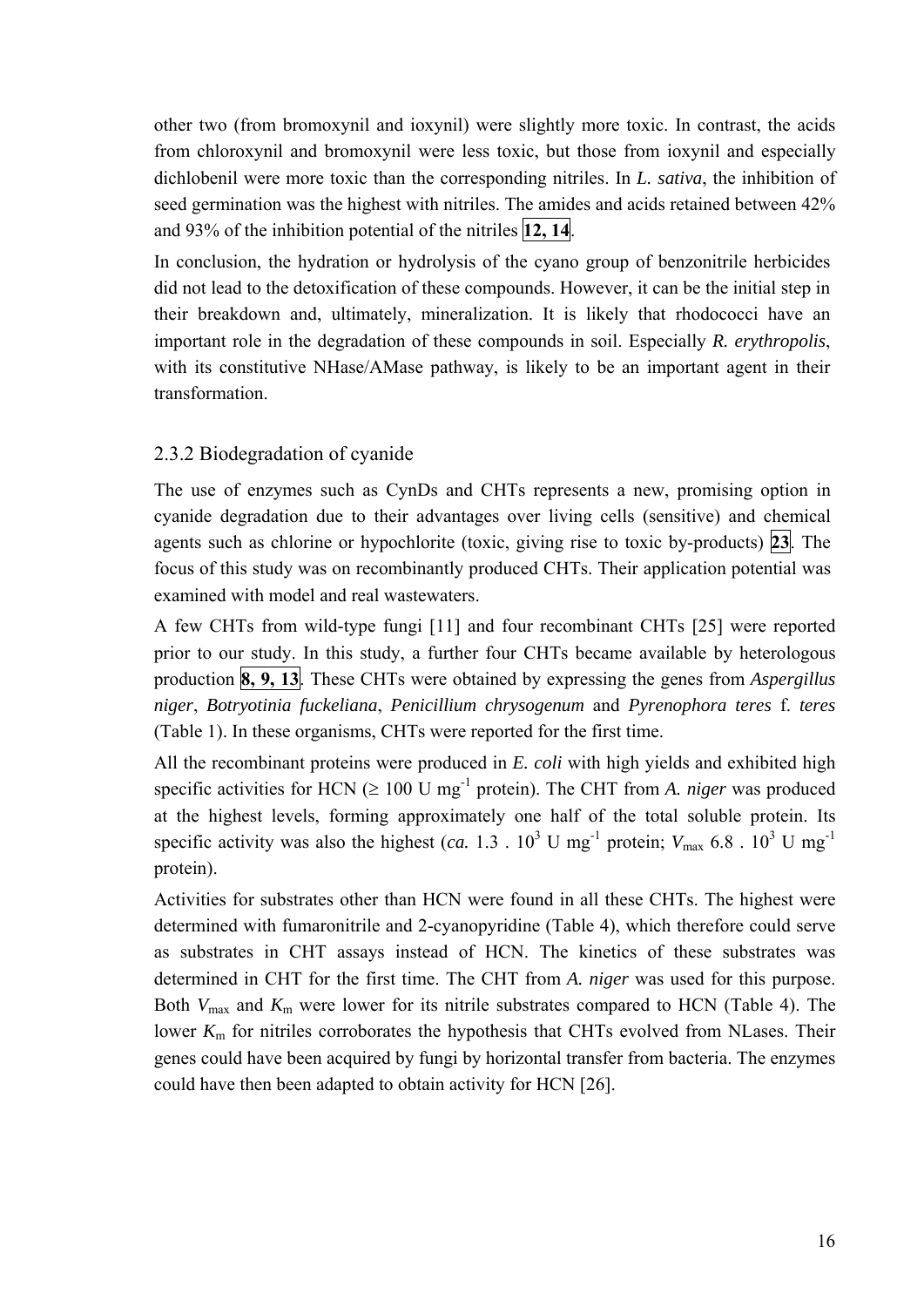| <b>Substrate</b> | Specific activity <sup>a</sup><br>(U mg $^{-1}$ protein) | $V_{\text{max}}$<br>(U mg $^{-1}$ protein) | $K_{m}$<br>(mM) |  |
|------------------|----------------------------------------------------------|--------------------------------------------|-----------------|--|
| <b>HCN</b>       | $1.3 \cdot 10^{3}$                                       | $6.8 \cdot 10^{3}$                         | 109             |  |
| Benzonitrile     | 0.82                                                     | na                                         | na              |  |
| 2-Cyanopyridine  | 10.1                                                     | 10.3                                       | 3.7             |  |
| 3-Cyanopyridine  | 0.72                                                     | na                                         | na              |  |
| Fumaronitrile    | 12.6                                                     | 18.8                                       | 14.7            |  |

#### **Table 4** Substrate specificity of CHT from *Aspergillus niger* **13**

<sup>a</sup>with 25 mM of substrate

The ability of CHT to degrade high concentrations (25 mM) of HCN was demonstrated using a continuous reactor loaded with *E. coli* cells containing the enzyme from *A. niger*. The catalyst was held in place by a semipermeable cellulose membrane. No cyanide could be detected at the outlet for the 3 days of operation. Formamide was detected as the only reaction product **13**. This compound is much less toxic than HCN; in addition, it is likely to be further degraded at the sewage disposal plant.

Moreover, this CHT was able to remove HCN from real samples of coking wastewaters. This type of wastewater contains large amounts of cyanide, phenolic compounds and salts (sulfide, thiocyanate *etc.*). Neither phenols nor salts were inhibitory to CHT to a significant extent. The typical concentration of HCN in these wastewaters was *ca.* 0.6 mM, and decreased almost to zero after treatment with CHT. Moreover, the enzyme was also able to eliminate HCN from spiked samples with 10-20 mM HCN (mimicking shock loads) **23**.

The enzymatic removal of HCN also increased the efficiency of TYR used to degrade phenols in these wastewaters. This enzyme is strongly inhibited by cyanide. The elimination of HCN alleviated this inhibition and enabled us to better exploit its biodegradation potential (see part 3.2.3).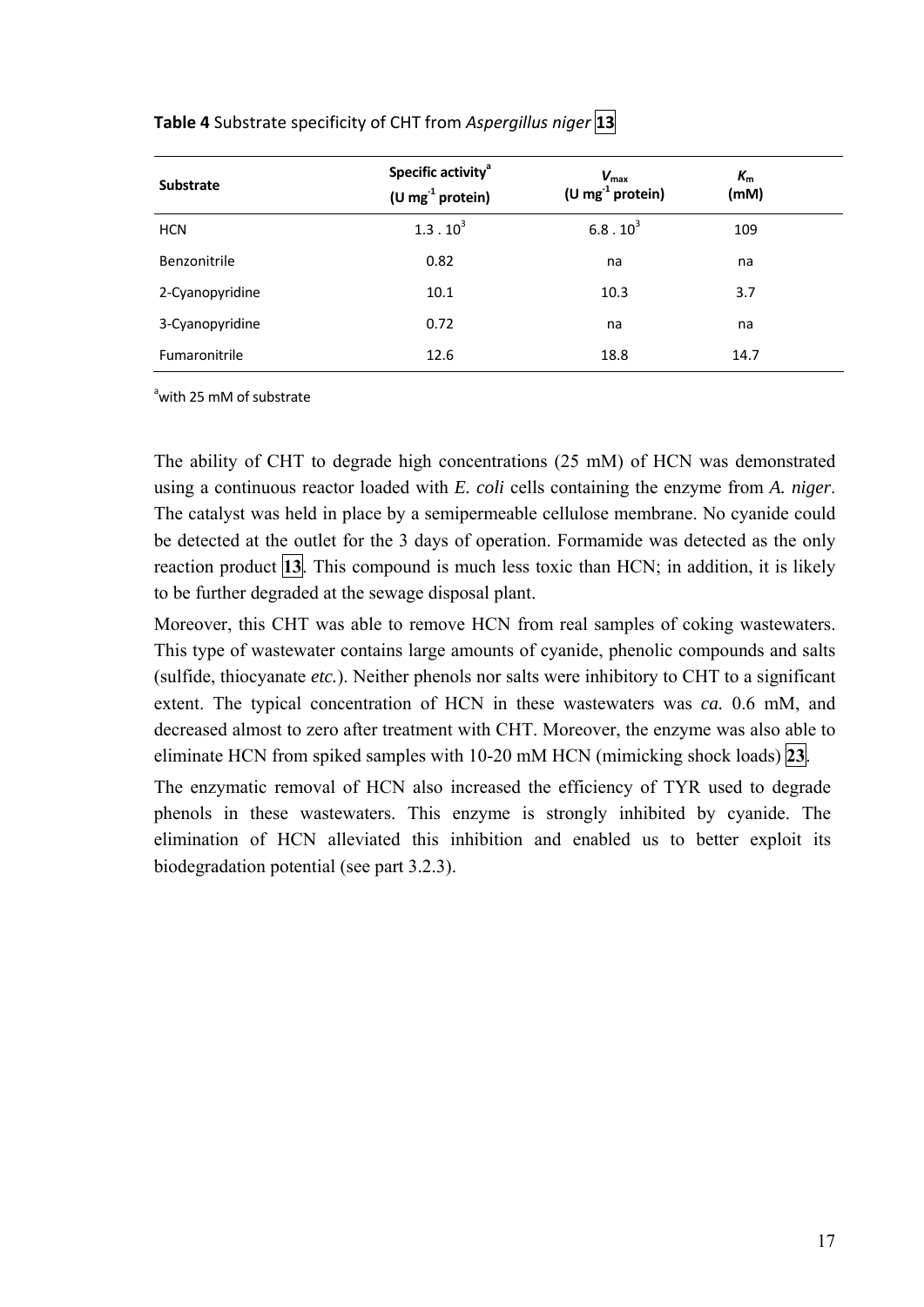#### **3 Polyphenol oxidases**

#### *3.1 Production in wild-type and recombinant strains*

Common sources of PPOs are fungi of the phylum *Basidiomycota* (fruiting bodies or mycelia). The LAC from *Trametes versicolor* and the TYR from *Agaricus bisporus* have been most intensively studied due to their commercial availability **19**. The heterologous production of PPOs has been used less frequently. This is probably because i) the wildtype fungi are excellent sources of PPOs, ii) PPOs require posttranslational modifications, and iii) they may be toxic to the host. In this study, LACs were obtained from wild-type sources, while both production strategies were examined with TYRs.

#### 3.1.1 Laccase production

An intensive screening of the in-house collection of basidiomycetous fungi (Culture Collection of *Basidiomycota* - CCBAS, Institute of Microbiology) led to finding several LAC producers able to degrade brominated (bis)phenols. These fungi belonged to the species *Trametes versicolor*, *Trametes pubescens*, *Trametes villosa*, *Trametes gibbosa*, *Pleurotus ostreatus*, *Dichomitus squalens* and *Bjerkandera adusta*. The strains were grown in submerged mode using 3,4-dimethoxybenzyl alcohol as the LAC inducer. Their degradation abilities were largely in correlation with their LAC activities. *T. versicolor* was the best LAC producer and brominated-phenol degrader. Its purified LAC (commercial) was used to prepare the metabolites of TBBPA and brominated phenols **20, 21**.

#### 3.1.2 Tyrosinase production

In this study **22**, TYR was extracted from the common button mushroom (*Agaricus bisporus*). A commercial TYR preparation from the same source was also used. The former preparation (crude TYR) could be obtained in bulk quantities at low costs. Despite its lower specific activity compared to the commercial preparation (purified), it was suitable for application studies such as the remediation of coking wastewaters (part 4.2.3).

The recombinant production strategy was examined with a new TYR from *Polyporus arcularius* **22**. TYR activity was previously found in the wild-type strain expressing the relevant gene, but the enzyme was not characterized [27]. In our study, the feasibility of expressing the gene in *E. coli* was examined. The production of TYRs in prokaryotic hosts is rarely used [28, 29]. This is probably because TYRs are produced in their latent forms in these hosts, which makes it necessary to activate the isolated enzyme *in vitro*. However, the production of latent TYR may turn out to be an advantage, as this form of the enzyme is not toxic to the host. Thus it may be possible to produce TYRs in large quantities in this way. The activation of the enzyme is simple, consisting of the treatment of the latent TYR with a protease such as trypsin or  $\alpha$ -chymotrypsin 22 [28, 29]. Previously, *E. coli* was examined as the host for the production of the latent TYR from the basidiomycete *Pholiota microspora*.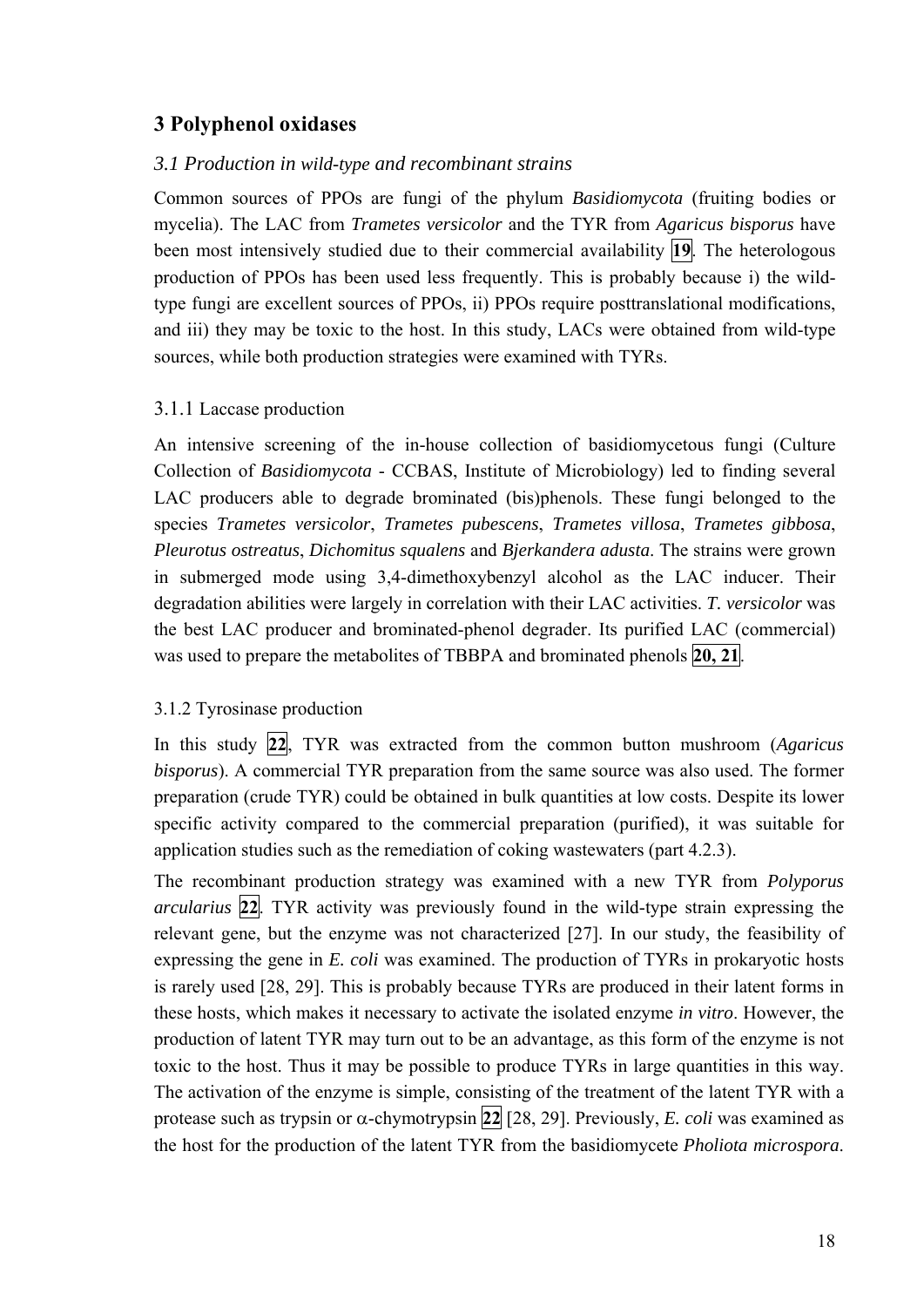This method was found to be feasible, but the yield of the recombinant enzyme was not reported [28].

In our study **22**, the latent TYR from *P. arcularius* was produced in large amounts in *E. coli* under optimum conditions (low IPTG concentration  $(0.02 \text{ mM})$ , low temperature  $(20 \text{ °C})$ , with the coexpression of GroEL/ES chaperones *etc.*). After activating the purified latent TYR with trypsin, an excellent activity of *ca.* 9,000 U  $L^{-1}$  (with *tert*-butylcatechol as substrate) was achieved. The active enzyme was a dimer with a molecular mass of *ca.* 79 kDa. Apart from TBC, it also oxidized L-DOPA, L-tyrosine, phenol and *p*-cresol with relative activities of 42%, 1%, 4% and 37% compared to TBC. It was fairly stable at elevated temperatures of up to 55 °C and exhibited its optimum activity at 70 °C.

The activation of this TYR resided in a partial proteolytic cleavage, resulting in the removal of its C-terminal part, which probably prevents the substrate from accessing the active site. The activation is similar in the fungal and plant TYRs examined [30]. The linker between the N-terminal part carrying the active site and the C-terminal part is susceptible to proteolytic cleavage. It is probably not necessary to cleave the linker after a specific residue: The latent TYR from *Trichoderma reesei* was cleaved at different sites depending on the host - after G400 in the native host [31] and after R407 in *Pichia pastoris* [32]. Both resulting enzymes were active, although they exhibited some differences in their specific activities and pH profiles. The cleavage site depends on the substrate specificity of the protease used; thus trypsin used in our study cleaved the latent TYR after R388, i.e. in the linker region. This site may not be the same as in the native host.

#### *3.2 Enzyme applications*

This study was focused on the ability of PPOs to transform some common phenolic environmental contaminants (bromophenols – industrial chemicals, herbicides; phenol and cresols – by-products of coal-coking; TBBPA – flame retardant). Possible uses of various types and forms of the enzymes were suggested (crude LACs and whole cells for the degradation of bromophenols and TBBPA; crude TYR for the degradation of phenol and cresols, purified LAC for the preparation of TBBPA metabolites for biological studies). In addition, the utility of recombinant TYR as a model for inhibition studies was demonstrated.

#### 3.2.1 Biodegradation of brominated phenols

Brominated phenols occur in the environment as a result of human activities (industry, agriculture, transport) but also as natural products. For instance, 2,4,6-tribromophenol (TBP) has been used as a flame retardant or pesticide, and it is also formed by the combustion of leaded fuels together with some mono- and dibromophenols. The latter compounds are also naturally produced in a marine environment [33].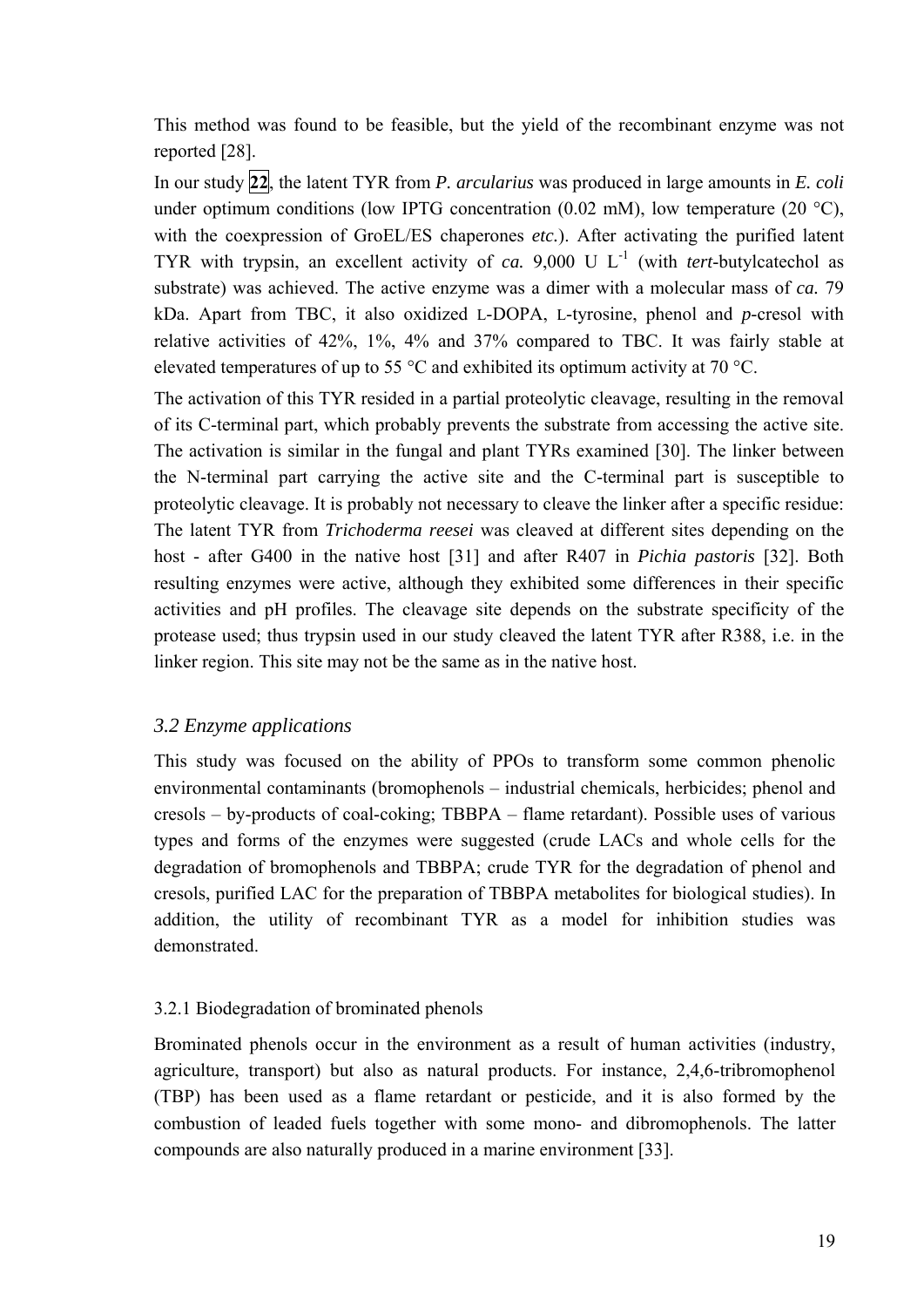Although LACs have been intensively examined as tools for the degradation of phenolics **19**, their potential to degrade brominated phenols was largely neglected. In our study, LAC from *T. versicolor* or the cultures of this organism were found to be suitable for the degradation of various compounds of this type (Table 5). Cell cultures degraded all the examined compounds, albeit at varying rates depending on the substitution pattern. However, the purified LAC from this organism was less efficient, and the addition of ABTS was required for the degradation of bromophenols. A new type of product was isolated from the reaction mixtures – adducts of the brominated phenols and ABTS (Table 5) **20**.

#### 3.2.2 Biodegradation of tetrabromobisphenol A

TBBPA is produced in bulk and added to a wide range of industrial products (computers, cars, textiles *etc.*) to improve their fire safety. Few works have addressed its potential microbial degradation. The initial step in its degradation in soil was found to be its anaerobic debromination, as with TBP [34, 35]. TBBPA is widespread in the environment and recalcitrant due to its low solubility and high resistance to microbial attack. However, LACs proved to be efficient degraders of it in our studies **20, 21**. Various cell cultures of basidiomycetous fungi (see also part 4.1.1) were able to degrade this compound (Table 5), the best degrader being *T. versicolor*. No reaction products were found in these cultures, but some were identified when using the purified LAC (Table 5). These were two monoaromatic compounds (one of them identical to a mammalian metabolite of TBBPA) and a triaromatic compound (also found as a mammalian product of TBBPA transformation). Therefore, the use of LAC provided a simple way to obtain sufficient amounts of these metabolites, which were previously prepared with human or rat liver fractions [36]. Estrogenic effects were found in the monoaromatic products via the tests performed with human breast cancer cells carrying estrogenic receptors **21**.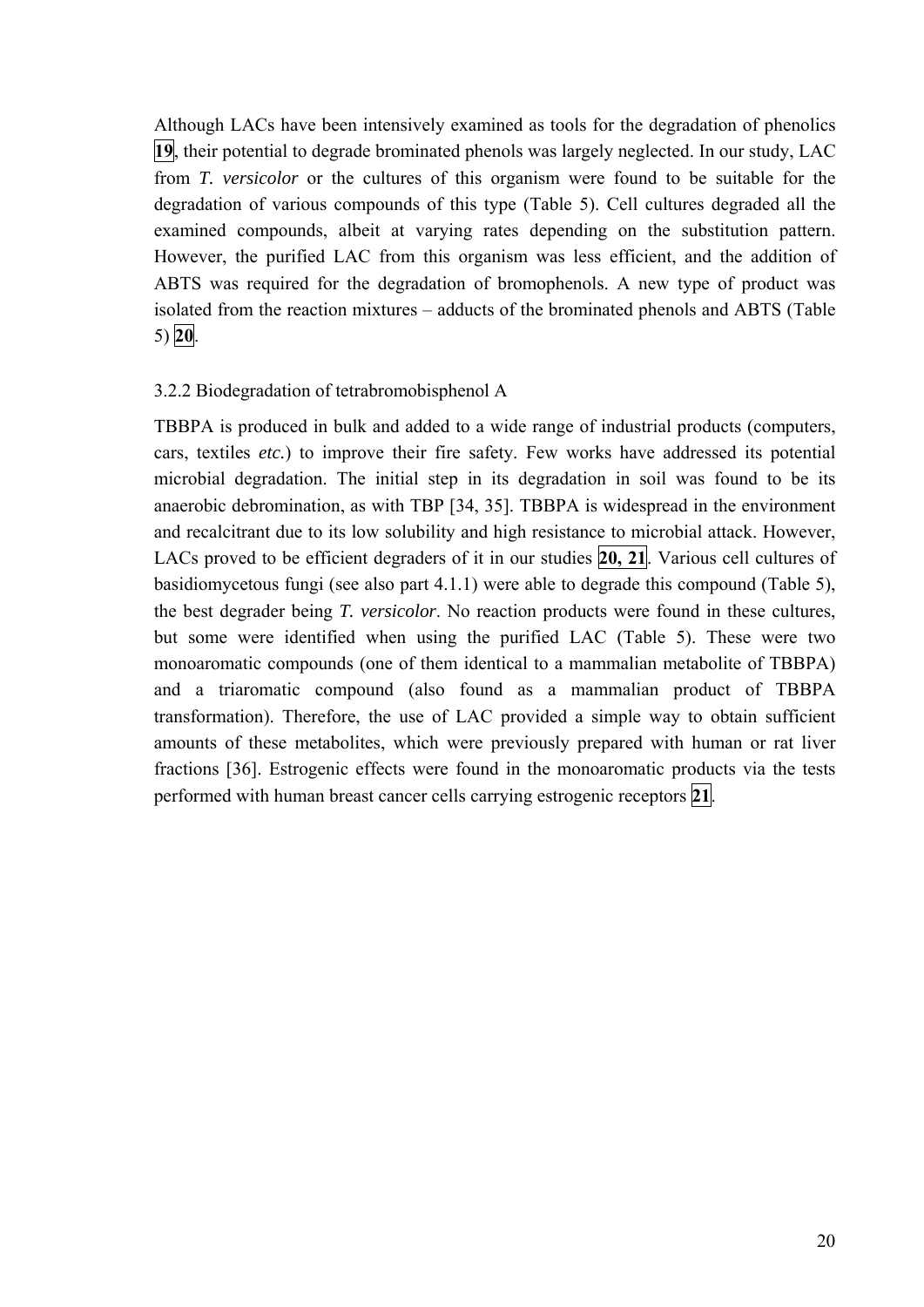| Compound<br>$(mg L-1)$                                      | Catalyst                                            | <b>Degradation</b><br>(%) | Product(s)                                                                  |
|-------------------------------------------------------------|-----------------------------------------------------|---------------------------|-----------------------------------------------------------------------------|
| Br<br>OH<br>OH<br>Br<br>Br<br>HO.<br>,OH<br>HO.<br>Br<br>Rr | LAC<br>(commercial)                                 | $40 - 100^a$              | $\circ$<br>R<br>HO <sub>3</sub> S<br>Br<br>$R = H$ , Br                     |
| Mono-, di-, and<br>tribromophenols<br>$(420 - 820)$         |                                                     |                           | $NH4$ <sup>+</sup><br>SO <sub>3</sub><br>O <sub>3</sub> S<br>Br<br>ЮH<br>Br |
|                                                             |                                                     |                           | Products from 4-bromophenol<br>and 2,4- and 2,6-dibromophenol <sup>b</sup>  |
| Mono-, di-, and<br>tribromophenols<br>$(172 - 328)$         | Trametes versicolor <sup>c</sup> 60-80 <sup>a</sup> |                           | nd                                                                          |
| Br<br>Br<br><b>OH</b><br>HO-<br>Br<br>Br                    | LAC<br>(commercial)                                 | 100                       | OH<br>Br<br>Br<br>Br<br>Br<br>ÓН<br>ÒН                                      |
| TBBPA (1350)                                                |                                                     |                           | Br.<br>Br<br>Br<br>·OH<br>HO<br>Br<br>Br<br>Br                              |
| <b>TBBPA (540)</b>                                          | Trametes versicolor <sup>c</sup>                    | 85                        | nd                                                                          |

# **Table 5** Biotransformation of brominated phenolics by PPOs **20, 21**.

<sup>a</sup>depending on the substitution pattern

<sup>b</sup>with ABTS

<sup>c</sup>key enzyme LAC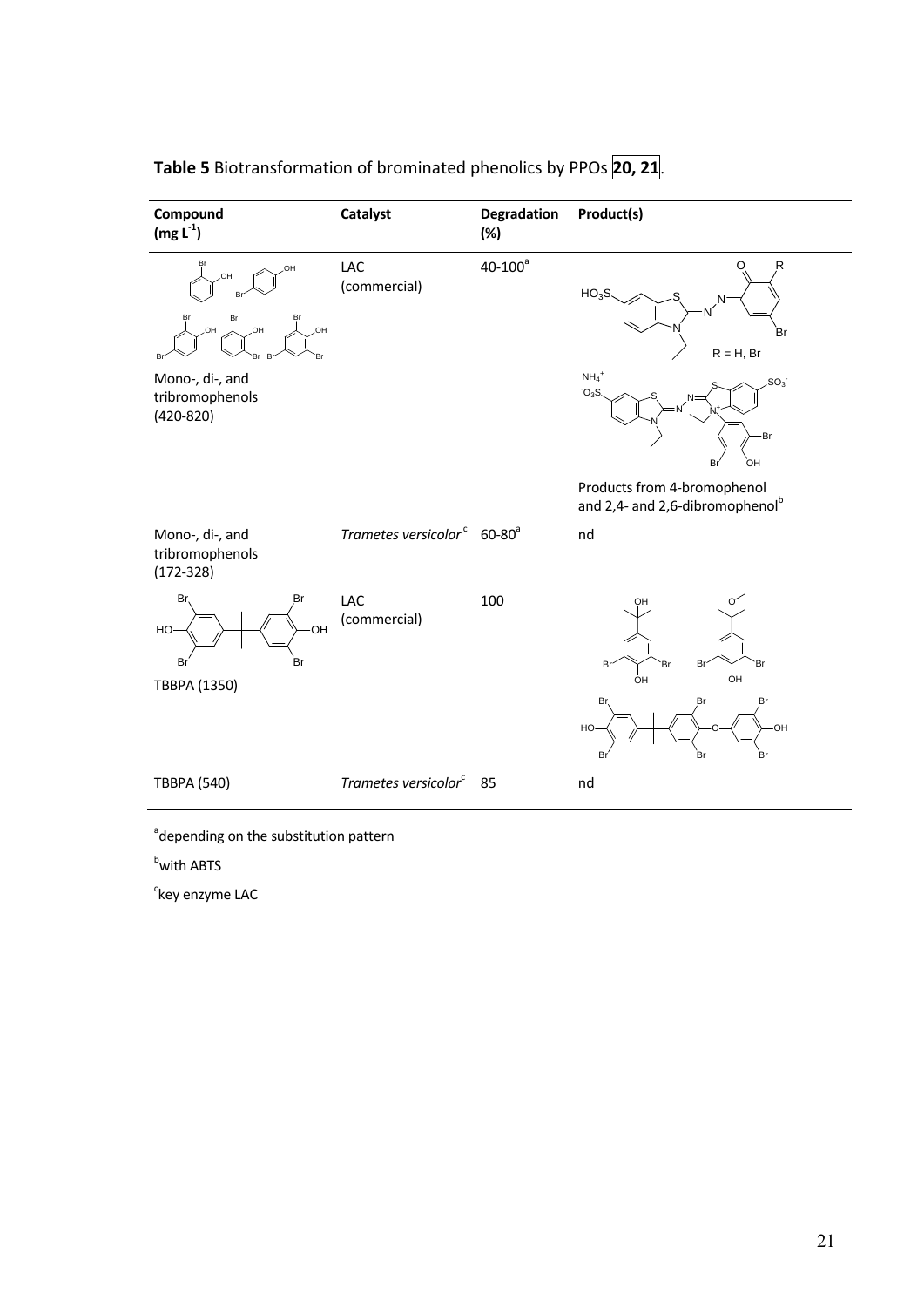#### 3.2.3 Bioremediation of phenol-containing wastewaters

Wastewaters with a significant content of phenolics originate from various industrial and agricultural production processes. Many of these compounds are known for their deleterious effects on ecosystems or human and animal health. PPOs are among the most extensively examined tools for the biodegradation of these pollutants. Thus LACs were shown to degrade phenol derivatives in the wastewaters from various food industries such as olive oil production, wine distillation or meat smoking **19**.

The focus of our study **23** was on the wastewaters from coal coking. These wastewaters are heavily polluted, containing phenol, cresols, and various other contaminants (polyaromatic substances, cyanide, thiocyanates, sulfides *etc.*). Previously, an immobilized LAC was found to be effective for the elimination of phenols and cresols (total content *ca.* 0.45 g  $L^{-1}$ ) from this type of wastewater [37].

In our work, TYR was first examined as a potential tool for the treatment of coking wastewater. The samples we used contained more phenol and cresols than the one above (over 2 g L<sup>-1</sup> in total) and significant amounts of cyanide (up to *ca.* 15 mg L<sup>-1</sup>, i. e. *ca.* 0.6 mM). TYR was able to degrade high concentrations of phenol in the model mixtures without cyanide. However, cyanide decreased its phenol-degrading activity by *ca.* 40% at 0.1 mM and almost totally at 1 mM. This problem was solved by removing cyanide prior to the application of TYR. The CHT prepared in *E. coli* as described above (see part 2.3.2) was used for this purpose. This enzyme was almost fully active in the coking wastewater and decreased the cyanide content in this environment to almost zero. The reaction product formamide was not deleterious to TYR.

The consecutive application of TYR decreased the concentration of phenolics (phenol, cresol) to less than 0.2 g  $L^{-1}$ . This two-step process was compared to single-step ones (employing only PPOs) in terms of the degradation percentage and the removal rate (Table 6). LAC or *T. versicolor* cell cultures degraded 99-100%, and TYRs 91-94% of the phenolics, which was probably due to the poor activity of TYR for *o*-cresol. However, it must be noted that the concentration of phenols was different in different samples. The highest removal rate of 425 mg of phenolics  $L^{-1}$  h<sup>-1</sup> was calculated in our study, followed by 148 and 126 mg of phenolics  $L^{-1}$  h<sup>-1</sup> with immobilized LAC and whole cells of *T*. *versicolor*, respectively (Table 6).

The bienzymatic process provides a new solution for the remediation of heavily polluted wastewaters from coking and similar industries (e.g. coal gasification). The enzymes used are environmentally benign and available in large quantities. The heterologous production of CHT in *E. coli* has been solved, and TYR can been readily obtained from commercial mushrooms at reasonable costs. Similar two-step processes can probably be performed with other metaloenzymes sensitive to cyanide (LACs, peroxidases). Scaling up the process will require making the catalyst utilizable in repeated or continuous mode. Studies are underway to optimize the form of the catalyst for this purpose by immobilization.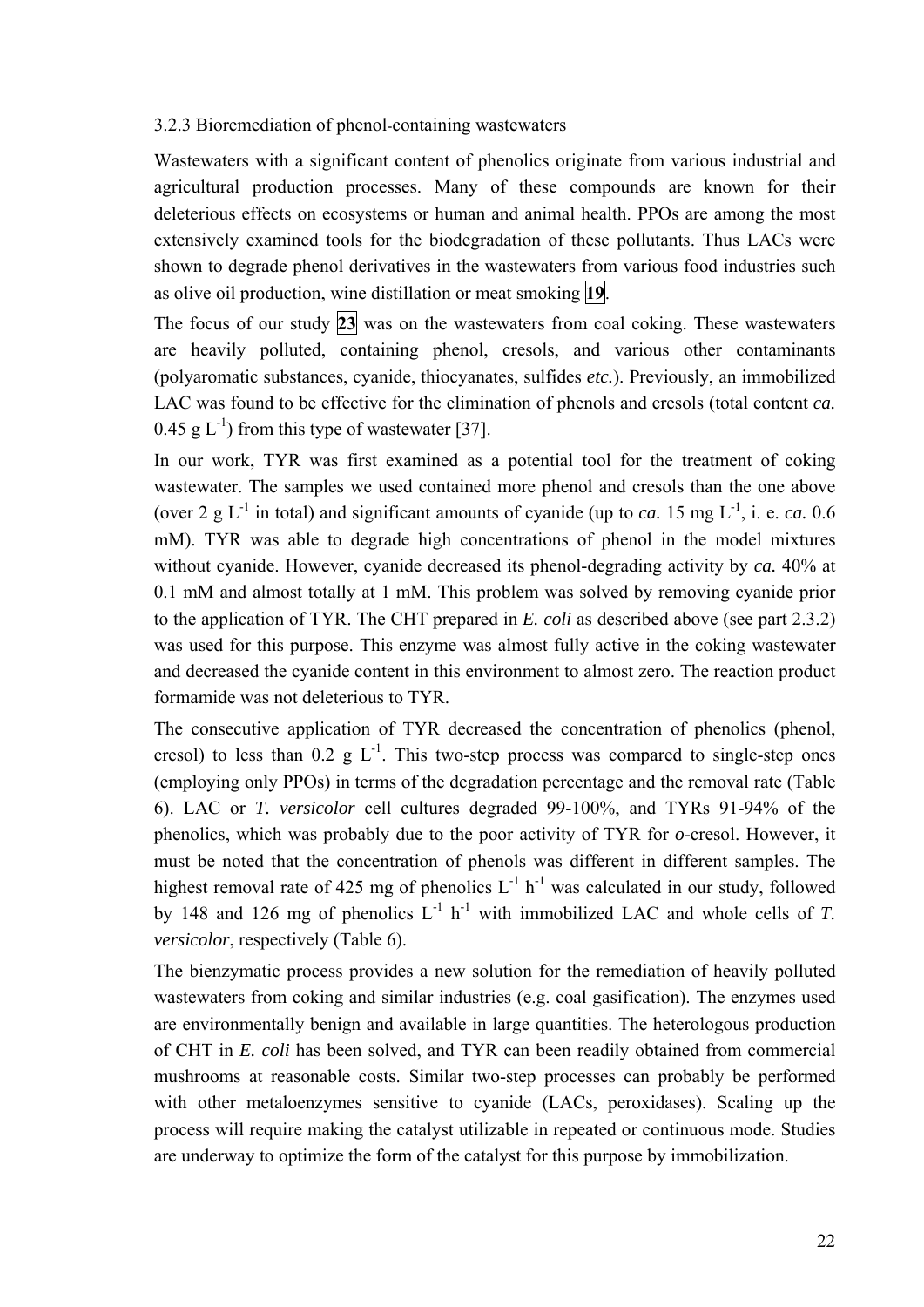| Compound<br>$(g L^{-1})$                                | Catalyst                                   | <b>Degradation</b><br>(%) | Maximum removal rate<br>[mg $L^{-1} h^{-1}$ ] <sup>a</sup> | Ref    |
|---------------------------------------------------------|--------------------------------------------|---------------------------|------------------------------------------------------------|--------|
| Phenol and derivatives<br>(ca. 0.45 total) <sup>d</sup> | Immobilized LAC                            | 99                        | 148                                                        | $[37]$ |
| Phenol and derivatives<br>$(0.40 \text{ total})^3$      | <b>TYR</b>                                 | 94                        | 16                                                         | $[38]$ |
| Phenol, cresols<br>(ca. 3.6 total) <sup>b</sup>         | <b>Trametes</b><br>versicolor <sup>c</sup> | 100                       | 126                                                        | $[39]$ |
| Phenol, cresols<br>(ca. 2.1 total) <sup>a</sup>         | $CHT + TYR$                                | 91                        | 425                                                        | 23     |

**Table 6** Removal of phenolics from coal coking/gasification wastewaters ‐ comparison of processes catalyzed by TYR or LAC

<sup>a</sup>coal coking wastewater

**b**coal gasification wastewater

<sup>c</sup>key enzyme LAC

#### **4 Conclusions and future outlook**

Two groups of industrially important enzymes (nitrile- and cyanide-converting enzymes, PPOs) were studied, aiming to improve their exploitation in bioremediation and biotransformation. New sources of the enzymes were found, especially among the members of *Ascomycota* (for NLases) and *Basidiomycota* (for LACs and TYRs). For instance, the number of characterized fungal NLases was increased from three to over twenty in this study. Methods were developed for obtaining these enzymes by isolation from wild-type strains and by production in heterologous hosts. The latter were based on database searches followed by gene synthesis and expression, and the characterization of the purified proteins. Our understanding of the structure-activity relationships in the enzymes was improved and will simplify further searches for appropriate enzymes. The application potential of the new enzymes was demonstrated to be broad, including the detoxication of nitrile contaminants, detoxication of cyanide and elimination of toxic phenolics in wastewaters, transformation of xenobiotics into their metabolites for toxicity studies, the industrial use of biocatalysts and inhibitor testing. The materials obtained (strains, enzymes) and methods developed have the potential to promote further studies of the aforementioned enzymes and support their uses at the lab and industrial scale.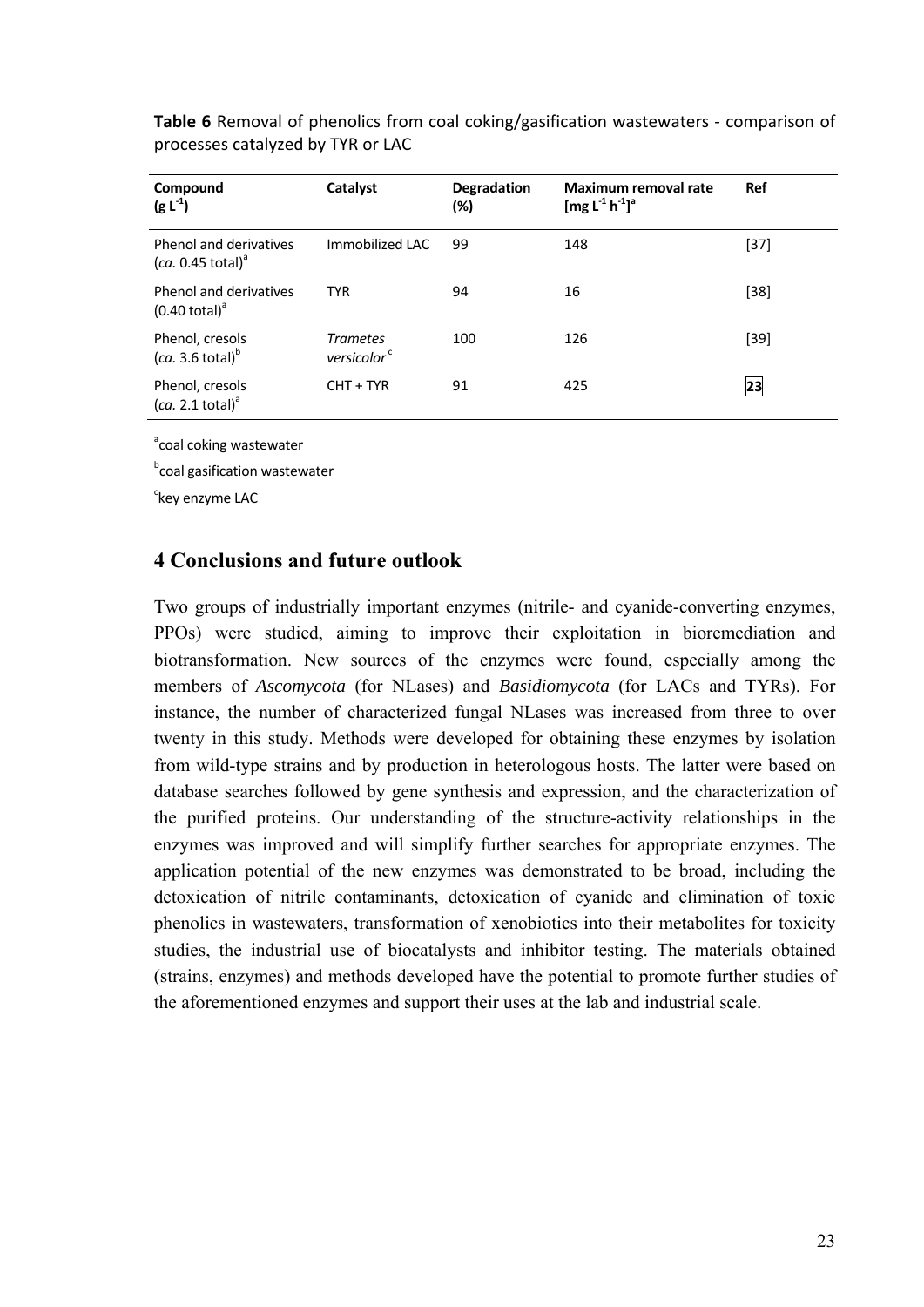#### **5 References**

1. Faber, K., **1992**. Biotransformations in organic chemistry. Springer-Verlag Berlin Heidelberg.

2. Brenner, C., **2002**. Catalysis in the nitrilase superfamily. *Curr. Opin. Struct. Biol.* 12:775- 782.

3. Thuku, R.N., Brady, D., Benedik, M.J., Sewell, B.T., **2009**. Microbial nitrilases: versatile, spiral forming, industrial enzymes. *J. Appl. Microbiol.* 106:703-727.

4. Prasad, S., Bhalla, T.C., **2010**. Nitrile hydratases (NHases): At the interface of academia and industry. *Biotechnol. Adv.* 28:725–741.

5. Martínková L., Mylerová V., **2003**. Synthetic applications of nitrile-converting enzymes. *Curr. Org. Chem.* 7:1279-1295.

6. Piotrowski, M., **2008**. Primary or secondary? Versatile nitrilases in plant metabolism. *Phytochemistry* 69:2655–2667.

7. Sinsabaugh, R.L., **2010**. Phenol oxidase, peroxidase and organic matter dynamics of soil. *Soil Biol. Biochem.* 42:391-404.

8. Riva, S., **2006**. Laccases: blue enzymes for green chemistry. *Trends Biotechnol.* 24:219-226.

9. Mayer, A.M., **2006**. Polyphenol oxidases in plants and fungi: Going places? A review. *Phytochemistry* 67:2318-2331.

10. Simon, J.D., Peles, D., Wakamatsu, K., Ito, S., **2009**. Current challenges in understanding melanogenesis: bridging chemistry, biological control, morphology and function. *Pigment Cell Melanoma Res.* 22:563-579.

11. O'Reilly, C., Turner P.D., **2003**. The nitrilase family of CN hydrolysing enzymes - a comparative study. *J. Appl. Microbiol.* 95:1161-1174.

12. Rustler, S., Chmura, A., Sheldon, R.A., Stolz, A., **2008**. Characterisation of the substrate specificity of the nitrile hydrolyzing system of the acidotolerant black yeast *Exophiala oligosperma* R1. *Stud. Mycol.* 61:165-174.

13. Zhang, X.H., Liu, Z.Q., Xue, Y.P., Zheng, Y.G., **2014**. Activity improvement of a regioselective nitrilase from *Acidovorax facilis* and its application in the production of 1-(cyanocyclohexyl)acetic acid. *Proc. Biochem.* 49:2141-2148.

14. Zhang, Z.J., Xu, J.H., He, Y.C., Ouyang, L.M., Liu, Y.Y., Imanaka, T., **2010**. Efficient production of (*R*)-(−)-mandelic acid with highly substrate/product tolerant and enantioselective nitrilase of recombinant *Alcaligenes* sp. *Proc. Biochem.* 45:887-891.

15. Cai, W.W., Su, E.Z., Zhu, S.J., Ren, Y.H., Wei, D.Z., **2014**. Characterization of a nitrilase from *Arthrobacter aurescens* CYC705 for synthesis of iminodiacetic acid. *J. Gen. Appl. Microbiol.* 60:207-214.

16. Xue, Y.P., Wang, Y.P., Xu, Z., Liu, Z.Q., Shu, X.R., Jia, D.X., Zheng, Y.G., Shen, Y.C., **2015**. Chemoenzymatic synthesis of gabapentin by combining nitrilase-mediated hydrolysis with hydrogenation over Raney-nickel. *Catal. Commun.* 66:121-125.

17. Sosedov, O., Baum, S., Bürger, S., Matzer, K., Kiziak, C., Stolz, A., **2010**. Construction and application of variants of the *Pseudomonas fluorescens* EBC191 arylacetonitrilase for increased production of acids and amides. *Appl. Environ. Microbiol.* 76:3668-3674.

18. Sohoni, S.V., Nelapati, D., Sathe, S., Javadekar-Subhedar, V., Gaikaiwari, R.P., Wangikar, P.P., **2015**. Optimization of high cell density fermentation process for recombinant nitrilase production in *E. coli*. *Bioresource Technol.* 188:202-208.

19. Petříčková, A., Veselá, A.B., Kaplan, O., Kubáč, D., Uhnáková, B., Malandra, A., Felsberg, J., Rinágelová, A., Weyrauch, P., Křen, V., Bezouška, K., Martínková, L., **2012**. Purification and characterization of heterologously expressed nitrilases from filamentous fungi. *Appl. Microbiol. Biotechnol.* 93:1553–1561.

20. Sosedov, O., Stolz, A., **2014**. Random mutagenesis of the arylacetonitrilase from *Pseudomonas fluorescens* EBC191 and identification of variants, which form increased amounts of mandeloamide from mandelonitrile. *Appl. Microbiol. Biotechnol.* 98:1595-1607.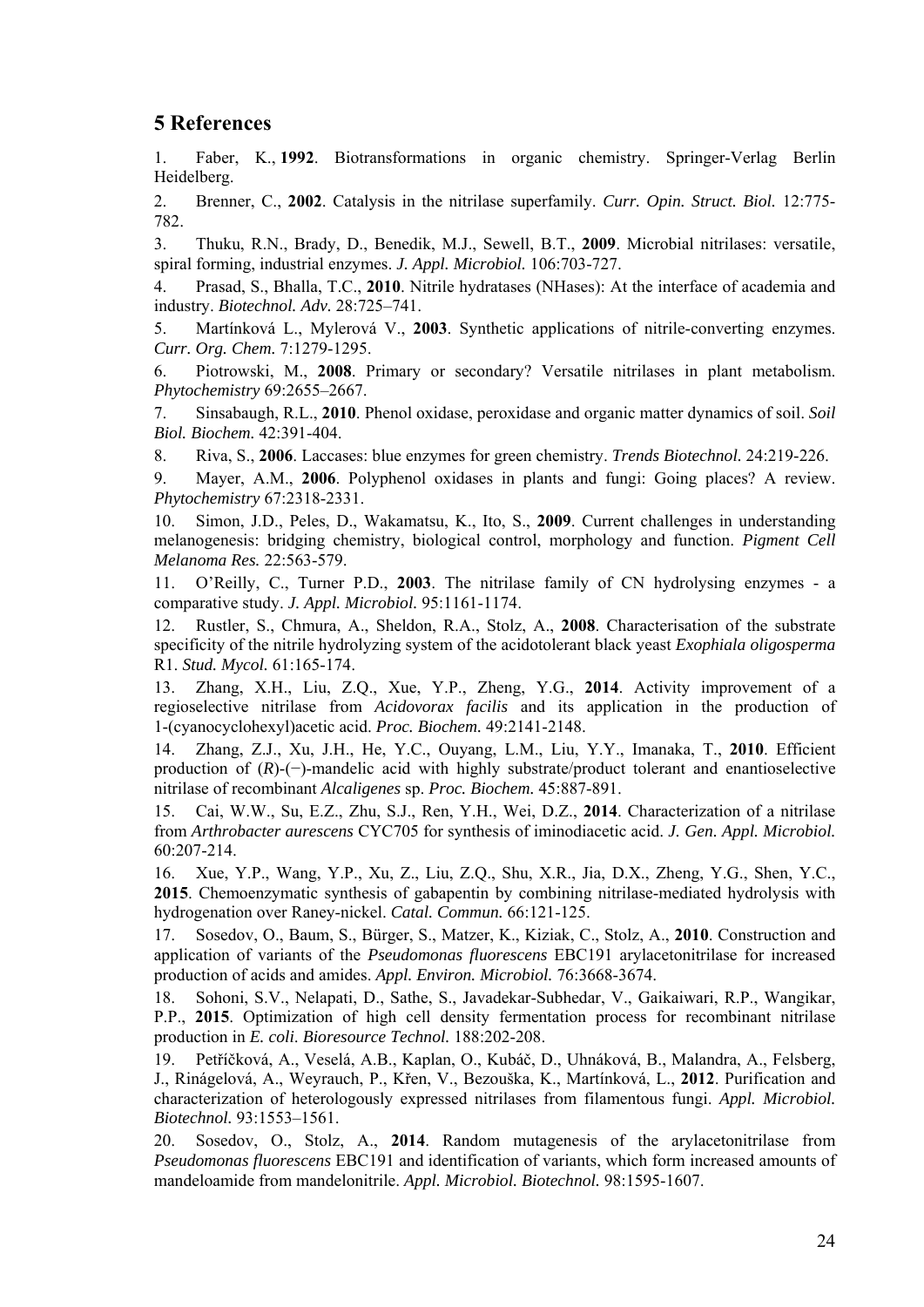21. Vejvoda, V., Kaplan, O., Klozová, J., Masák, J., Čejková, A., Jirků, V., Stloukal, R., Martínková, L., **2006**. Mild hydrolysis of nitriles by *Fusarium solani* strain O1. *Folia Microbiol.* 51:251-256.

22. Holtze, M.S., Sørensen, S.R., Sørensen, J., Aamand, J., **2008**. Microbial degradation of the benzonitrile herbicides dichlobenil, bromoxynil and ioxynil in soil and subsurface environments Insights into degradation pathways, persistent metabolites and involved degrader organisms. *Environ. Pollut.* 154:155-168.

23. Holtze, M.S., Sørensen, S.R., Sørensen, J., Hansen, H.C.B., Aamand, J., **2007**. Biostimulation and enrichment of 2,6-dichlorobenzamide-mineralising soil bacterial communities from dichlobenil-exposed soil. *Soil Biol. Biochem..* 39:216-223.

24. Freyssinet, G., Pelissier, B., Freyssinet, M., Delon, R., **1996**. Crops resistant to oxynils: from the laboratory to the market. *Field Crops Res.* 45:125–133.

25. Basile, L.J., Willson, R.C., Sewell, B.T., Benedik, M.J., **2008**. Genome mining of cyanide degrading nitrilases from filamentous fungi. *Appl. Microbiol. Biotechnol.* 80:427-435.

26. Podar, M., Eads, J.R., Richardson, T.H., **2005**. Evolution of a microbial nitrilase gene family: a comparative and environmental genomics study. *BMC Evol. Biol.* 5: art. no. 42.

27. Kanda, S., Aimi, T., Masumoto, S., Nakano, K., Kitamoto, Y., Morinaga, T., **2007**. Photoregulated tyrosinase gene in *Polyporus arcularius*. *Mycoscience* 48:34-41.

28. Kawamura-Konishi, Y., Maekawa, S., Tsuji, M., Goto, H., **2011**. C-Terminal processing of tyrosinase is responsible for activation of *Pholiota microspora* proenzyme. *Appl. Microbiol. Biotechnol.* 90:227–234.

29. Fujieda, N., Murata, M., Yabuta, S., Ikeda, T., Shimokawa, C., Nakamura, Y., Hata, Y., Itoh, S., **2012**. Multifunctions of MelB, a fungal tyrosinase from *Aspergillus oryzae*. *ChemBioChem* 13:193–201.

30. Flurkey, W.H., Inlow, J.K., **2008**. Proteolytic processing of polyphenol oxidases from plants and fungi. *J. Inorg. Biochem*. 102:2160-2170.

31. Selinheimo, E., Saloheimo, M., Ahola, E., Westerholm-Parvinen, A., Kalkkinen, N., Buchert, J., Kruus, K., **2006**. Production and characterization of a secreted, C-terminally processed tyrosinase from the filamentous fungus *Trichoderma reesei*. *FEBS J.* 273:4322–4335.

32. Westerholm-Parvinen, A., Selinheimo, E., Boer, H., Kalkkinen, N., Mattinen, M., Saloheimo, M., **2007**. Expression of the *Trichoderma reesei* tyrosinase 2 in *Pichia pastoris*: Isotopic labeling and physicochemical characterization. *Protein Express. Purif.* 55:147-158.

33. Howe, P.D., Dobson, S., Malcolm, H.M., **2005**. 2,4,6-Tribromophenol and other simple brominated phenols. World Health Organization, Geneva. http://www.who.int/ipcs/publications/cicad/cicad 66 web version.pdf

34. Ronen, Z., Abeliovich, A., **2000**. Anaerobic–aerobic process for microbial degradation of tetrabromobisphenol A. *Appl. Environ. Microbiol.* 66:2372–2377.

35. Ronen, Z., Visnovsky, S., Nejidat, A., **2005**. Soil extracts and co-culture assist biodegradation of 2,4,6-tribromophenol in culture and soil by an auxotrophic *Achromobacter piechaudii* strain TBPZ. *Soil Biol. Biochem.* 37:1640–1647.

36. Zalko, D., Prouillac, C., Riu, A., Perdu, E., Dolo, L., Jouanin, I., Canlet, C., Debrauwer, L., Cravedi, J.-P., **2006**. Biotransformation of the flame retardant tetrabromo-bisphenol A by human and rat sub-cellular liver fractions. *Chemosphere* 64:318–327.

37. Wang, F., Hu, Y., Guo, C., Huang, W., Liu, C.-Z., **2012**. Enhanced phenol degradation in coking wastewater by immobilized laccase on magnetic mesoporous silica nanoparticles in a magnetically stabilized fluidized bed. *Bioresource Technol.* 110:120-124.

38. Atlow, S.C., Bonadonna-Aparo, L., Klibanov, A.M., **1984**. Dephenolization of industrial wastewaters catalyzed by polyphenol oxidase. Biotechnol. Bioeng. 26:599-603.

39. Ryan, D., Leukes, W., Burton, S., **2007**. Improving the bioremediation of phenolic wastewaters by *Trametes versicolor*. *Bioresource Technol.* 98:579-587.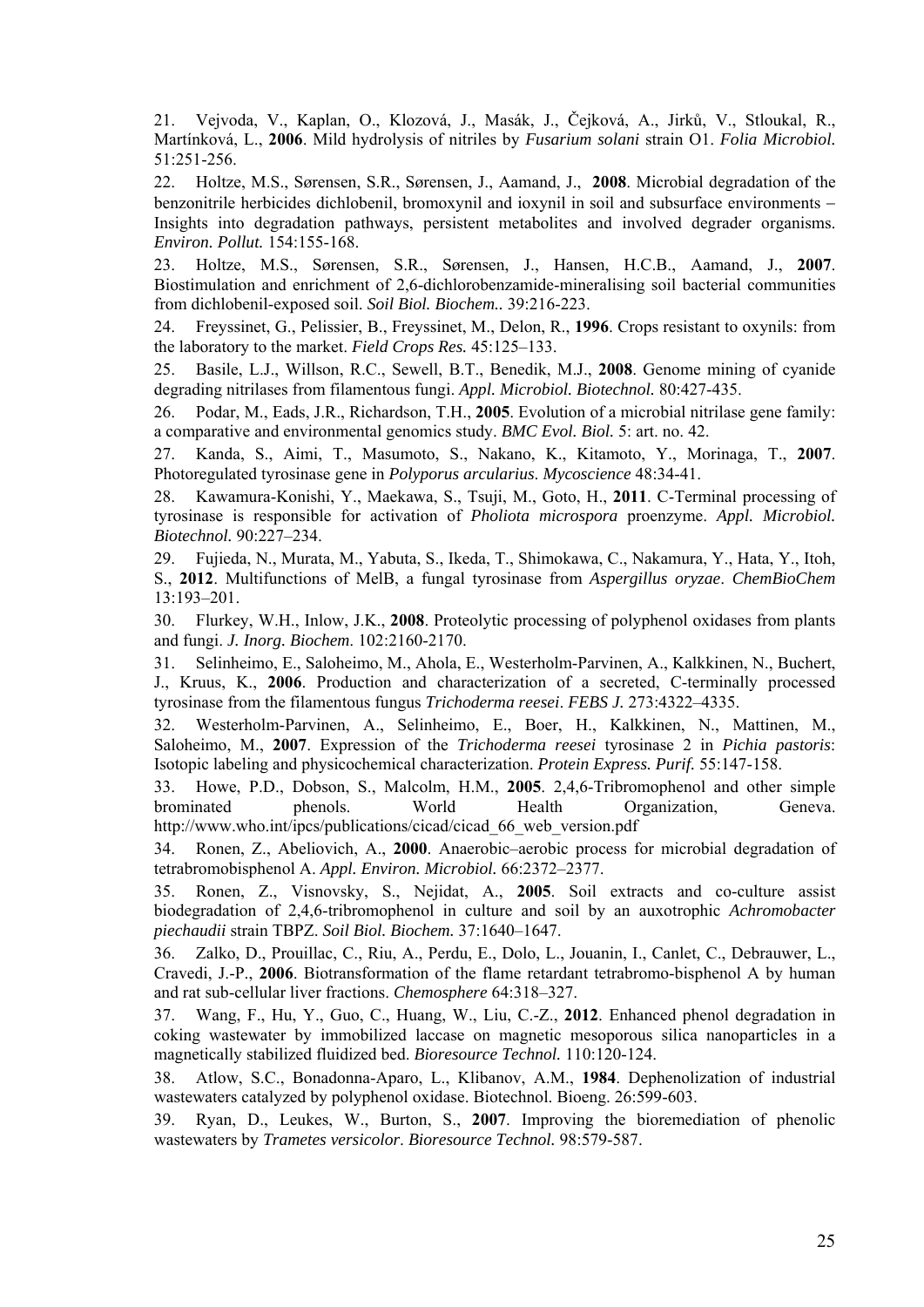## **6 List of publications included in the dissertation thesis**

**1** Martínková, L., Křen, V., **2010**. Biotransformations with nitrilases. *Curr. Opin. Chem. Biol.* 14:130-137.

**2** Martínková, L., Veselá, A.B., Rinágelová, A., Chmátal, M., **2015**. Cyanide hydratases and cyanide dihydratases: emerging tools in the biodegradation and biodetection of cyanide. *Appl. Microbiol. Biotechnol.* 99:8875-8882.

**3** Šnajdrová, R., Kristová-Mylerová, V., Crestia, D., Nikolaou, K., Kuzma, M., Lemaire, M., Galienne, E., Bolte, J., Bezouška, K., Křen, V., Martínková, L., **2004**. Nitrile biotransformation by *Aspergillus niger*. *J. Mol. Catal. B-Enz.* 29:227-232.

**4** Kaplan, O., Nikolaou, K., Pišvejcová, A., Martínková, L., **2006**. Hydrolysis of nitriles and amides by filamentous fungi. *Enzyme Microb. Technol*. 38:260-264.

**5** Kaplan, O., Vejvoda, V., Charvátová-Pišvejcová, A., Martínková, L., **2006**. Hyperinduction of nitrilases in filamentous fungi. *J. Ind. Microbiol. Biotechnol.* 33:891- 896.

**6** Vejvoda, V., Kubáč, D., Davidová, A., Kaplan, O., Šulc, M., Šveda, O., Chaloupková, R., Martínková, L., **2010**. Purification and characterization of nitrilase from *Fusarium solani* IMI196840. *Proc. Biochem.* 45:1115-1120.

**7** Malandra, A., Cantarella, M., Kaplan, O., Vejvoda, V., Uhnáková, B., Štěpánková, B., Kubáč, D., Martínková, L., **2009**. Continuous hydrolysis of 4-cyanopyridine by nitrilases from *Fusarium solani* O1 and *Aspergillus niger* K10. *Appl. Microbiol. Biotechnol.*  85:277-284.

**8** Kaplan, O., Veselá, A.B., Petříčková, A., Pasquarelli, F., Pičmanová, M., Rinágelová, A., Bhalla, T.C., Pátek, M., Martínková, L., **2013**. A comparative study of nitrilases identified by genome mining. *Mol. Biotechnol.* 54:996-1003.

**9** Veselá, A.B., Rucká, L., Kaplan, O., Pelantová, H., Nešvera, J., Pátek, M., Martínková, L., **2016**. Bringing nitrilase sequences from databases to life: the search for novel substrate specificities with a focus on dinitriles. *Appl. Microbiol. Biotechnol.* 100:2193-2202.

**10** Petříčková, A., Sosedov, O., Baum, S., Stolz, A., Martínková, L., **2012**. Influence of point mutations near the active site on the catalytic properties of fungal arylacetonitrilases from *Aspergillus niger* and *Neurospora crassa*. *J. Mol. Catal. B-Enz.* 77:74-80.

**11** Martínková, L., Uhnáková, B., Pátek, M., Nešvera, J., Křen, V., **2009**. Biodegradation potential of the genus *Rhodococcus*. *Environ. Int.* 35:162-177.

**12** Veselá, A.B., Franc, M., Pelantová, H., Kubáč, D., Vejvoda, V., Šulc, M., Bhalla, T. C., Macková, M., Lovecká, P., Janů, P., Demnerová, K., Martínková, L., **2010**. Hydrolysis of benzonitrile herbicides by soil actinobacteria and metabolite toxicity. *Biodegradation* 21:761–770.

**13** Rinágelová, A., Kaplan, O., Veselá, A.B., Chmátal, M., Křenková, A., Plíhal, O., Pasquarelli, F., Cantarella, M., Martínková, L., **2014**. Cyanide hydratase from *Aspergillus niger* K10: Overproduction in *Escherichia coli*, purification, characterization and use in continuous cyanide degradation. *Proc. Biochem.* 49:445-450.

**14** Veselá, A.B., Pelantová, H., Šulc, M., Macková, M., Lovecká, P., Thimová, M., Pasquarelli, F., Pičmanová, M., Pátek, M., Bhalla, T.C., Martínková, L., **2012**.